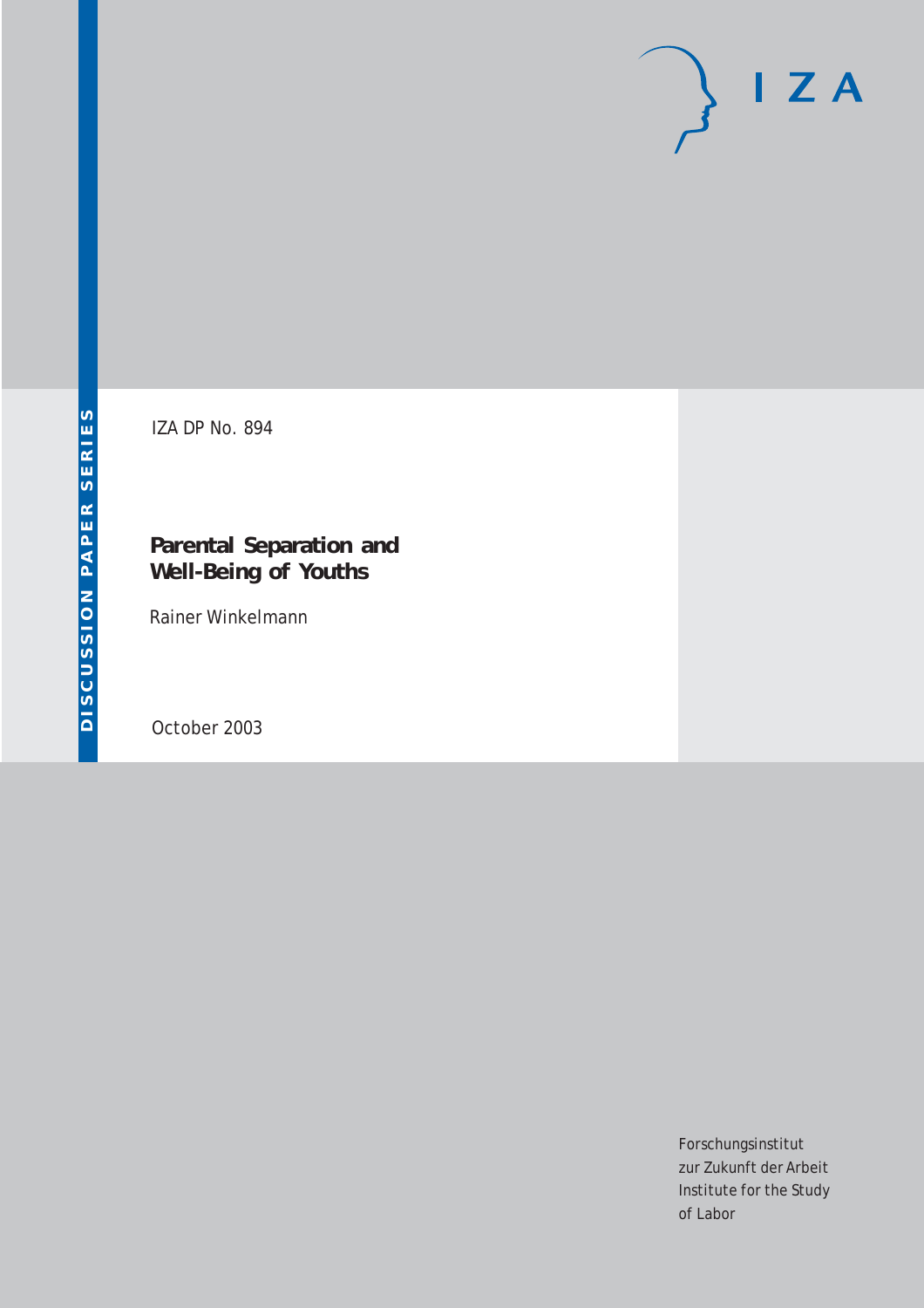# **Parental Separation and Well-Being of Youths**

**Rainer Winkelmann** 

*University of Zurich, CEPR and IZA Bonn* 

Discussion Paper No. 894 October 2003

IZA

P.O. Box 7240 D-53072 Bonn Germany

Tel.: +49-228-3894-0 Fax: +49-228-3894-210 Email: [iza@iza.org](mailto:iza@iza.org)

This Discussion Paper is issued within the framework of IZA's research area *General Labor Economics.* Any opinions expressed here are those of the author(s) and not those of the institute. Research disseminated by IZA may include views on policy, but the institute itself takes no institutional policy positions.

The Institute for the Study of Labor (IZA) in Bonn is a local and virtual international research center and a place of communication between science, politics and business. IZA is an independent, nonprofit limited liability company (Gesellschaft mit beschränkter Haftung) supported by Deutsche Post World Net. The center is associated with the University of Bonn and offers a stimulating research environment through its research networks, research support, and visitors and doctoral programs. IZA engages in (i) original and internationally competitive research in all fields of labor economics, (ii) development of policy concepts, and (iii) dissemination of research results and concepts to the interested public. The current research program deals with (1) mobility and flexibility of labor, (2) internationalization of labor markets, (3) welfare state and labor market, (4) labor markets in transition countries, (5) the future of labor, (6) evaluation of labor market policies and projects and (7) general labor economics.

IZA Discussion Papers often represent preliminary work and are circulated to encourage discussion. Citation of such a paper should account for its provisional character. A revised version may be available on the IZA website ([www.iza.org](http://www.iza.org/)) or directly from the author.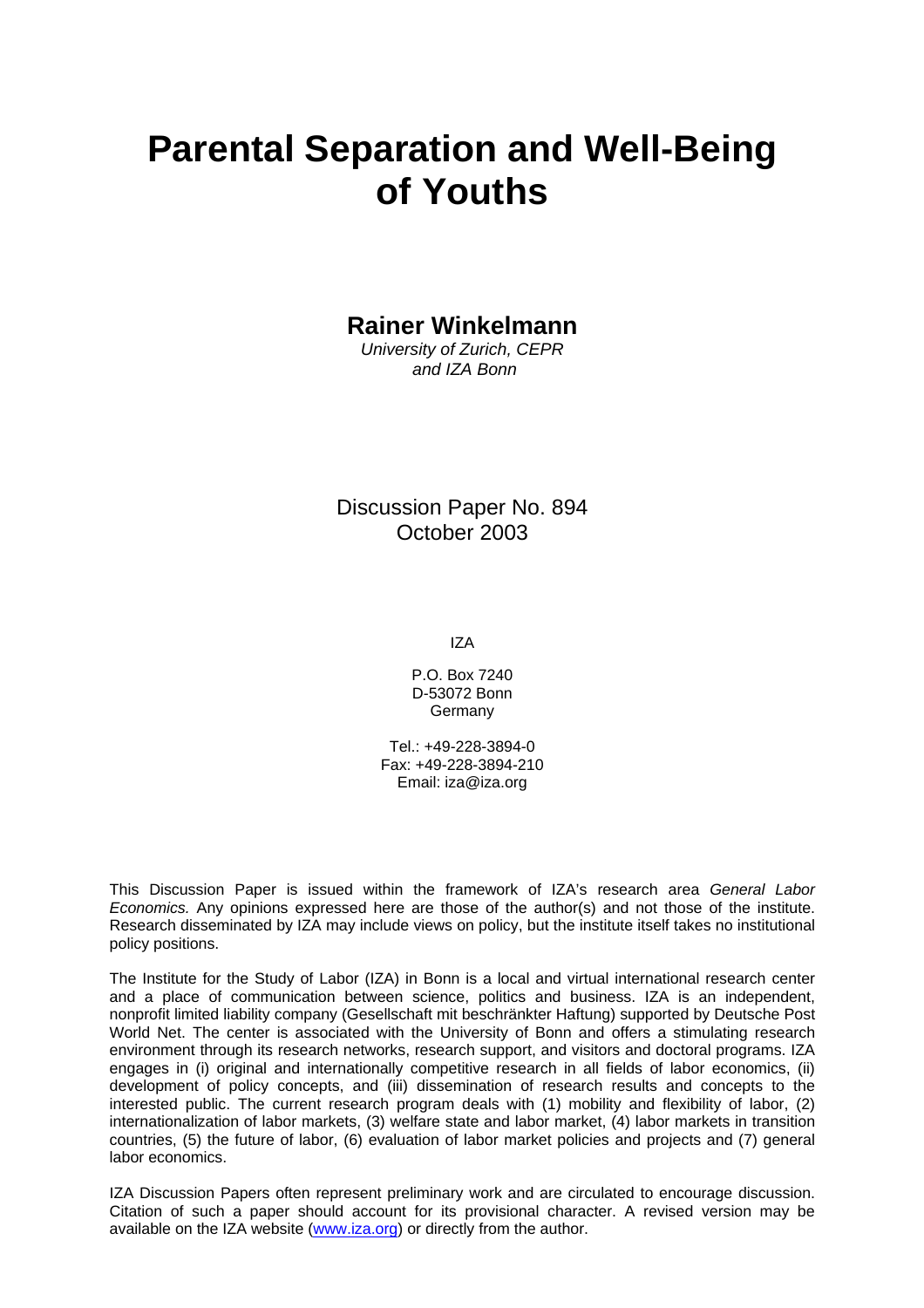IZA Discussion Paper No. 894 October 2003

## **ABSTRACT**

## **Parental Separation and Well-Being of Youths**

This paper uses recent data for Germany and a new outcome variable to assess the consequences of parental separation on the well-being of youths. In particular, it is considered how *subjective well-being*, elicited from an ordinal 11-point general life satisfaction question, differs between youths living in intact and non-intact families, holding many other potential determinants of well-being constant using ordered probit regressions. The main finding of this study is that living in a non-intact family has not the hypothesised large negative effect on child well-being.

JEL Classification: I31, J12, C25

Keywords: child welfare, educational attainment, happiness, German Socio-Economic Panel

Rainer Winkelmann Department of Economics University of Zurich Zürichbergstr, 14 8032 Zurich **Switzerland** Email: [winkelmann@sts.unizh.ch](mailto:winkelmann@sts.unizh.ch)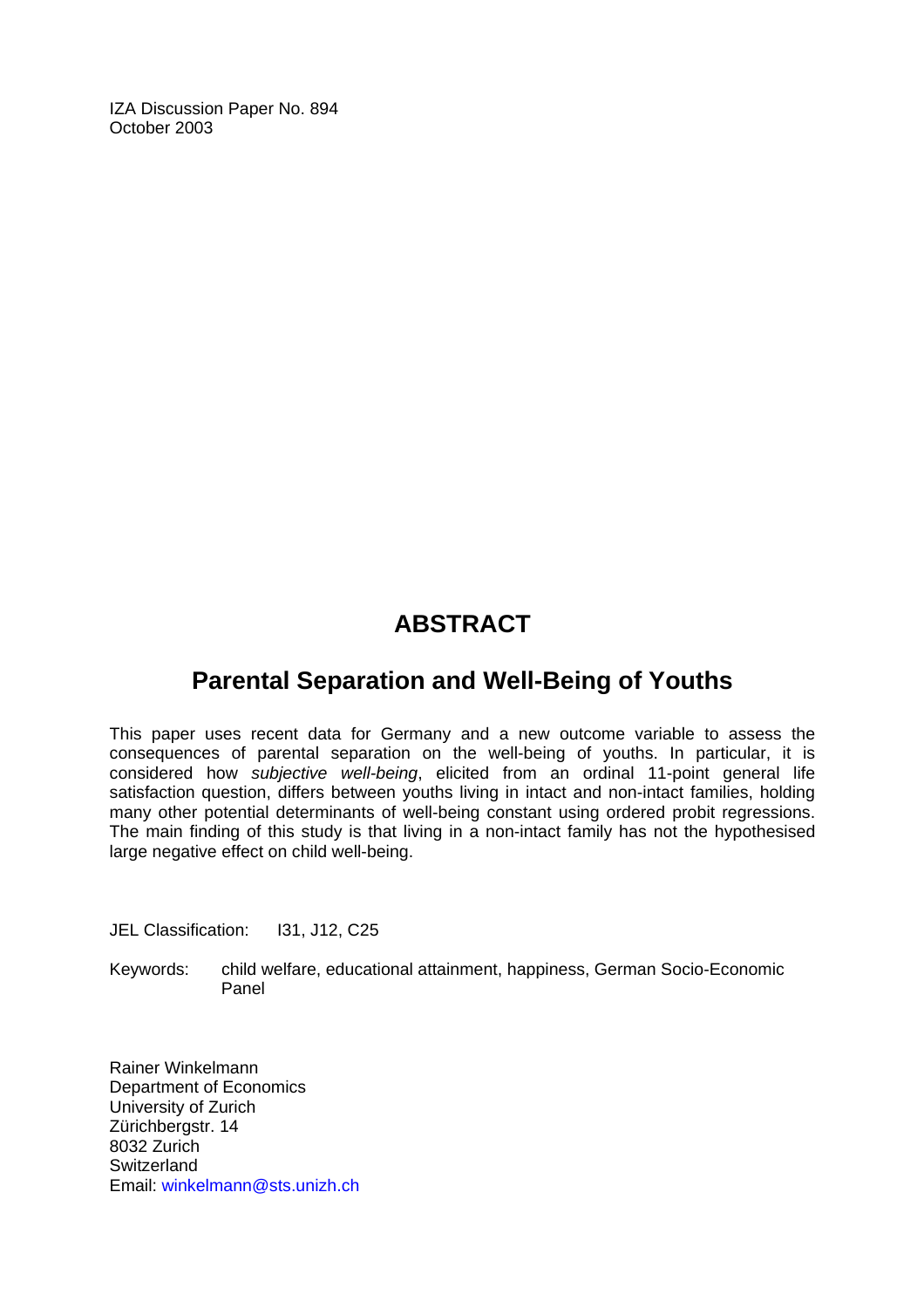## 1 Introduction

One of the most important issues of social and family policy relates to the long-term consequences of disadvantaged socio-economic background for the development of a child. What are the conseqences of exposure to child poverty, low parental education – and parental divorce in particular – for the success of a child in later life? And, if causal effects exist, are they large enough to justify any policy intervention, presuming that an appropriate instrument can be identified?

Recent examples for economic studies on the effect of parental divorce on the successful development of children include Ginther and Pollak (2000), Ermisch and Francesconi (2001) and Jenkins and Schlüter (2002) who all consider the educational attainment of youth. Haveman and Wolfe (1995) survey earlier research in this area. Without going into too much detail, it is fair to say that the conventional wisdom espoused by most of these studies is that parental divorce matters, and that it matters quite a lot. However, there is also recent evidence challenging this conventional wisdom. First, on methodological grounds, studies that do not control for family specific effects tend to produce larger estimates than studies using siblings data. In other words, the observed correlation between divorce and child outcome may be attributable, partially or in full, to selection, which means that it is not causal (Björklund and Sundström, 2002).

Second, there is the general issue how "success" should be measured. It is typically defined by schooling attainment (including level finished, school grades or test scores), earnings, health, or the choice of certain "unhealthy" behaviour during adolescence or adulthood (such as drug use, smoking, or teenage pregnancy). Moreover, some studies are concerned with immediate outcomes for children or adolescents, while others look at outcomes for adults later in life. Again, there is some evidence that definition and time horizon matter. For example, for Sweden, a negative effect of divorce on educational attainment has been established when considering grade point average at age 16 by Jonsson and Gähler (1997) but not when considering educational attainment in adulthood by Björklund and Sundström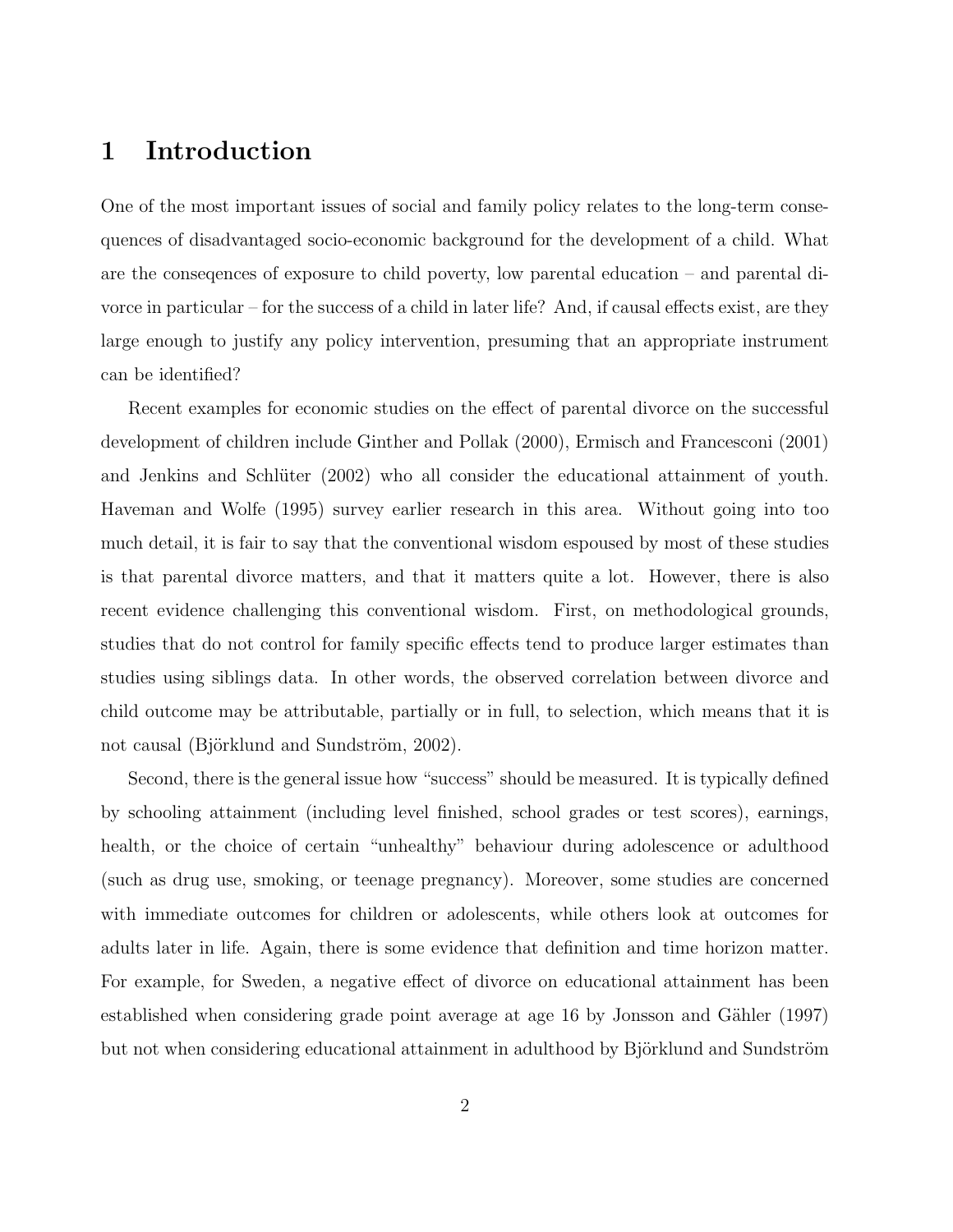(2002).

More importantly, the previous research seems to have overlooked an alternative measure of child welfare, the most direct measure conceivable, namely a person's self-assessment of one's own well-being. The present paper attempts to fill that gap, by reconsidering the child welfare debate using recent progress in the analysis of subjective well-being responses from household surveys. This literature has produced fruitful insights in many areas, as surveys by Frey and Stutzer (2002), Easterlin (2001) and Blanchflower and Oswald (2003) amply demonstrate. In this literature, the response to a question such as "on a scale from 0 to 10, how satisfied are you with your life at present" is taken as a valid indicator for personal well-being. Based on this premise, one can then easily quantify the effect of external circumstances on individual well-being, usually relying on regression analysis. While dozens, if not hundreds of studies of this type have been conducted by now, none of them seems to address specifically the effect of parental divorce on well-being of youth. The primary goal of the paper is, then, to provide such evidence, using a representative sample survey of 16-18 year olds in Germany to estimate ordered-probit models of subjective well-being.

## 2 Data and Basic Hypotheses

The empirical analysis in this paper is based on data from the German Socio Economic Panel (GSOEP). The GSOEP, an annual household survey, was initiated in 1984 and has been used frequently in past research on well-being (see Clark, Georgellis and Sanfey, 2001, Clark, Georgellis and Diener, 2003, Winkelmann and Winkelmann, 1995, 1998, to name but a few). All of this research, however, targeted adult samples. The basic concept of the GSOEP is to randomly sample households and then obtain personal information for all members of that household aged 16 and over, in addition to general household information provided usually by the household head. In principle, therefore, it was always possible to analyse well-being responses of young people, for example those aged 16-18.

However, since the questions were the same for all respondents and not specifically tar-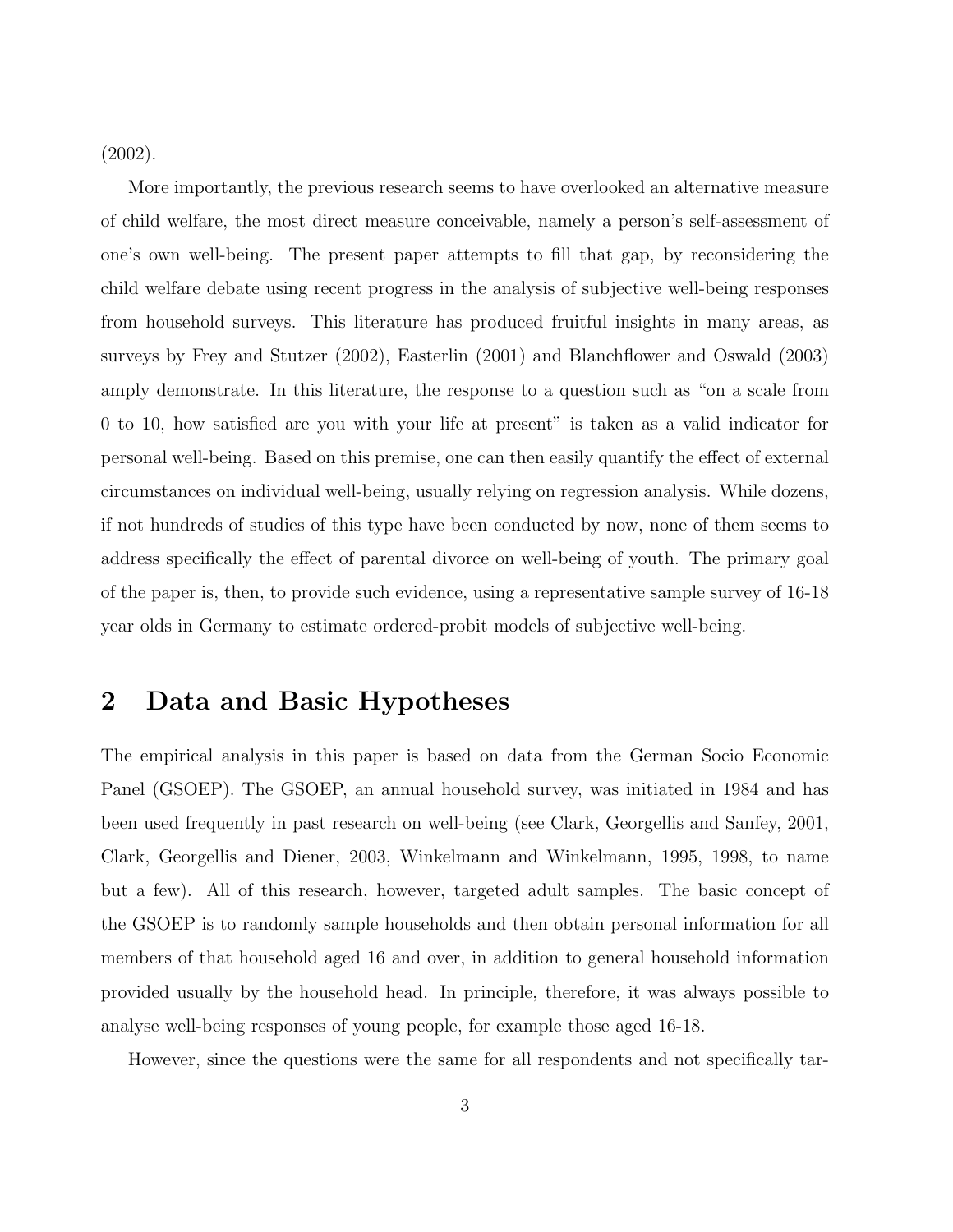geted at youth, important information was missing. Therefore, it was decided in 2000 to introduce an additional youth questionnaire. This questionnaire includes detailed questions on schooling, life at home, and parents (who need not live in the same household and therefore be part of the GSOEP sample). The youth questionnaire was run for the first time in 2000 in a pre-test version, and in its final form from 2001 onwards. In future, it will be filled out by all persons turning 17 years old in the year of the interview. Since most interviews are held in the first half of the year, most of these persons are 16 year old at the time of the interview. For various reasons, the 2000 and 2001 youth surveys, the only ones available for use so far, were somewhat different as they included 16-18 year olds.

The number of available observations is not yet that large but it will grow with each additional survey. After merging the youth questionnaire with information from the personal and household files, and dropping all records with missing values on any of the relevant variables, I obtain a sample of 640 valid observations.

Figure 1 shows the distribution of the well-being response among the 640 youth. On display are the relative frequencies of the responses to the question: "On a scale from  $0$  (=completely unhappy) to 10 (=completely happy), where would you put your current happiness?" The modal answer is 8 but there is substantial variation in responses. About 11 percent of all youth give responses of 5 or below, indicating that they are quite unhappy with their lives. The arithmetic mean is 7.6, although strictly speaking, treating such information as cardinal not admissable, and techniques for ordered data will be used later on.

The question is then: how can we explain the variation in subjective well-being among youth, and, specifically, how large is the adverse effect of a non-intact family structure on well-being, if any, without and with controlling for other factors? To answer these questions, I consider a number of potential explanatory factors that can be grouped together under four broad items:

- General socio-economic factors
- Scholastic aptitude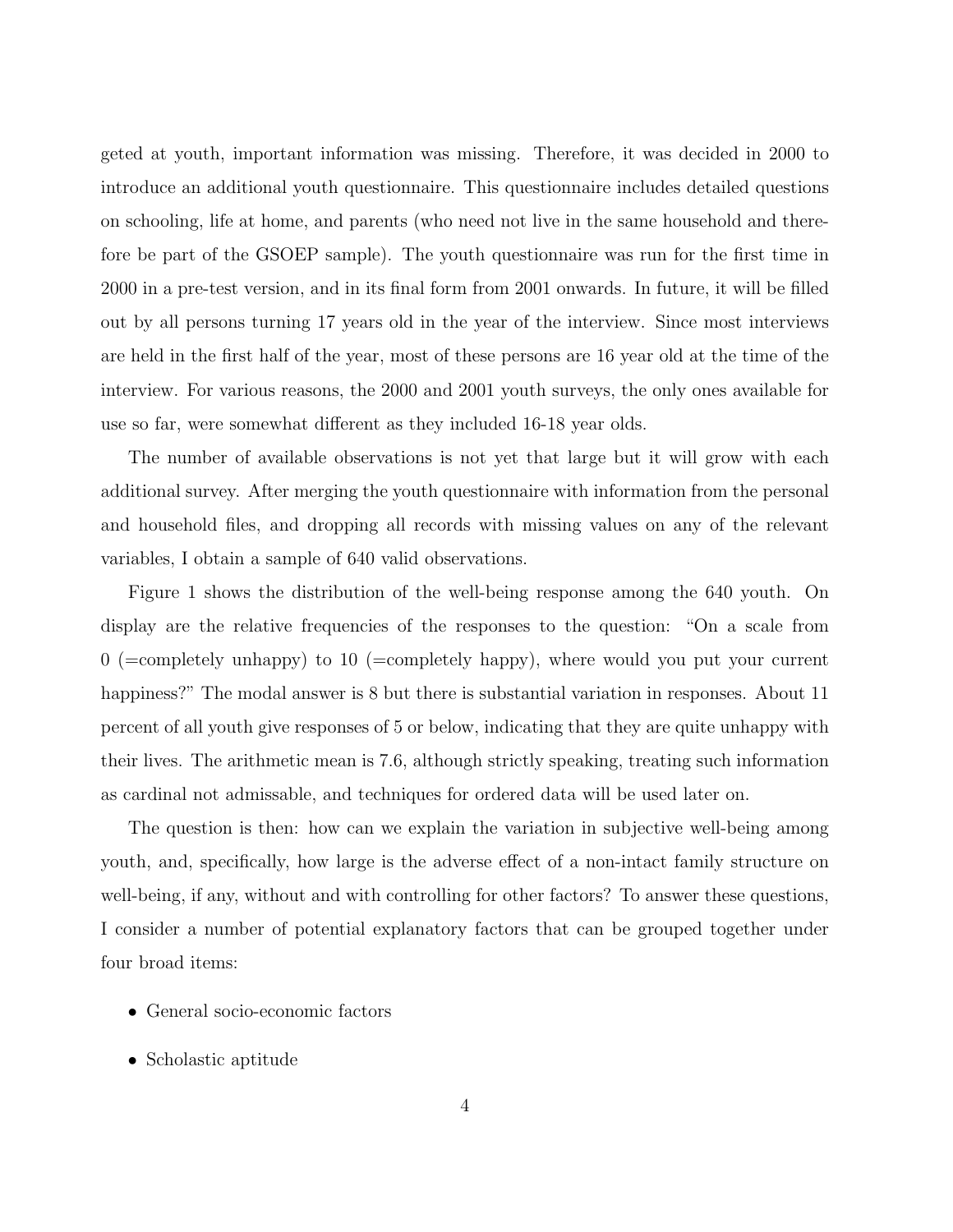Figure 1: Subjective Well-Being of Youths; Relative Frequencies



- Material well-being
- Family structure

#### General socio-economic factors

The sample is about evenly split between males and females (male). 90 percent of all persons have German nationality (german); 68 percent live at the time of the interview in the territory of former West Germany (west). Most youths in the sample are still in school (69 percent). 23 percent are engaged in vocational training (typically apprenticeship programs), 3 percent work (either full-time or part-time), whereas 6 percent do nothing. These percentages, as well as means of all other variables, are listed in Table 1.

In principle, young persons in the age range considered here, 16-18, do not need to live at home. For example, in Germany, the age of legal maturity is 18. However, almost all persons in the sample, 99.4 percent, still live with their parent(s). This high proportion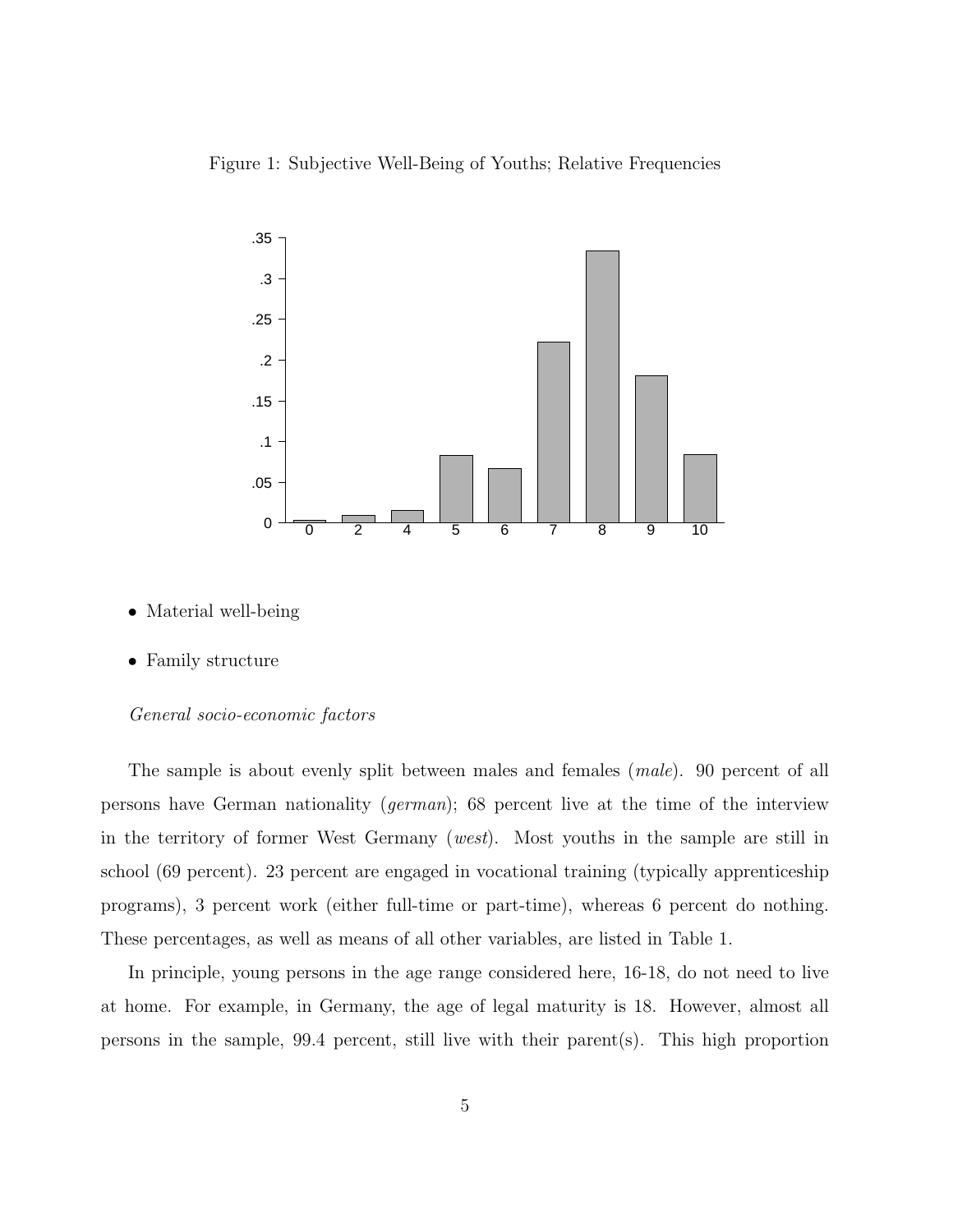may overstate the true percentage in the population somewhat, since by virtue of the survey design, household members leaving and forming new households, though being followed-up in principle, frequently drop out of the survey in practice, because they cannot be located or refuse further participation. No clear prediction exists, whether at home should affect wellbeing positively or negatively. The same holds for a further variable, region of childhood, indicating whether the childhood was mostly spent in a big city, a mid-sized city, a small city or in a rural area.

#### Scholastic aptitude

Success in school can be expected to have a considerable influence on personal development and well-being, for instance by building up self-esteem. This factor is captured in a number of different ways. First, there is the type of general school a young person has completed, visits currently, or plans to visit and complete in the future. The German school system features a clear hierarchy. The least ambitious curriculum is offered by *Hauptschule* which can be left after 9 or 10 years of schooling, followed by Realschule, a 10 year program, and *Gymnasium*, a 13 year program (which was recently cut to 12 years). In the sample, 34 percent of youth opted for the Gymnasium, 37 percent for Realschule and 19 percent for Hauptschule. The remaining 10 percent leave school with no degree at all.

The GSOEP youth survey also contains information on grades (either current ones for those still at school or the latest available ones for those who have already left school). Grades are provided for three separate subjects, German, Mathematics, and a foreign language. I define an indicator variable *good student*, which is one if the student has reached a level of 1 (excellent) or 2 (very good) (on a scale from 1 to 6, where 4 is the passing mark), in at least two subjects. By this measure, 32 percent of all persons are or were "good students". In addition, there is information on whether or not a student had to repeat a grade (repeat) which is interpreted as a signal of lower scholastic aptitude. This applied in 19 percent of all cases.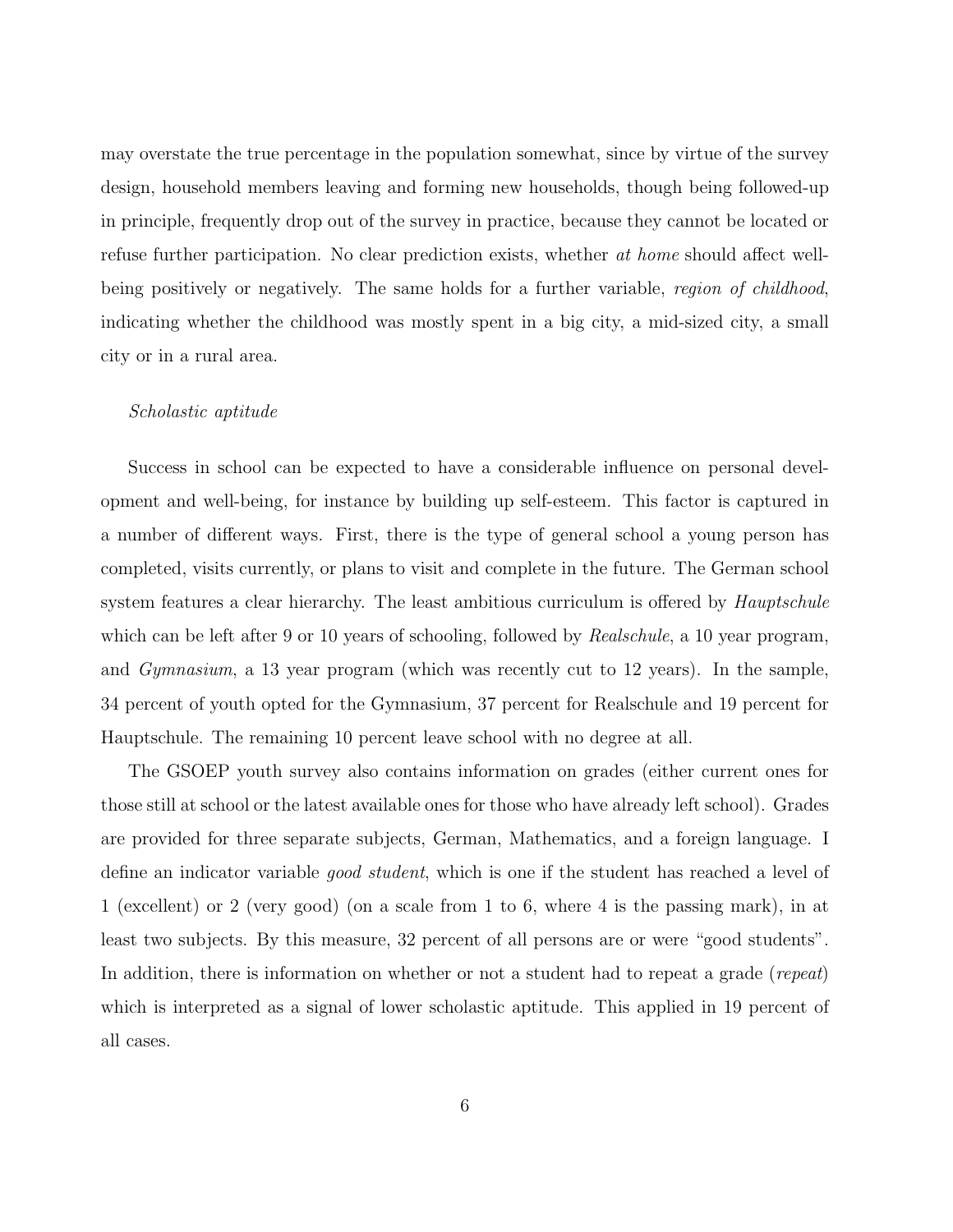Some additional aspects of educational achievement may be captured by the type of intellectual environment a person was exposed to while growing up. The most obvious indicator is the educational attainment of the parents. I use here two indicators variables (*mother-gym* and *father-gym*) that are one if the mother or father, respectively, completed the highest general schooling level. In addition, I control for the number of books present in the household. Clearly, the factors mentioned in this section are strongly interrelated. Parental education and number of books are very strong predictors of the actual educational attainment of the child in these data, a standard result in the literature. However, it may still be worthwhile including them as additional variables, as they may have separate effects on subjective well-being that go above and beyond the effect of own educational attainment.

#### Material well-being

The most direct measure of material well-being is available household income. I use here information on household net income in the year prior to the interview. By construction, therefore, I can only identify the short-term effect of income on well-being. Alternatively, one can be interested in how material deprivation during earlier childhood (i.e., child poverty) affects later well-being. Unfortunately, the data required for identifying such long-term effects are not available. Of course, under the additional assumption that income remains relatively stable over time, the effect of current income combines long and short term into a single effect.

A second indicator of material well-being relates to the living circumstances. The variable own room is one if the adolescent has his/her own bedroom. This is the case for 85 percent of all observations. Somewhat related is a further indicator, namely whether or not the person is a *single child.* 12 percent in the sample are. Many past studies have shown that the concept of "sibling rivalry" has a firm empirical basis. In general, the resources (material, but not necessarily only so) available for a child are decreasing in the presence of more children and single children therefore usually enjoy a higher material well-being, *ceteris paribus*. This is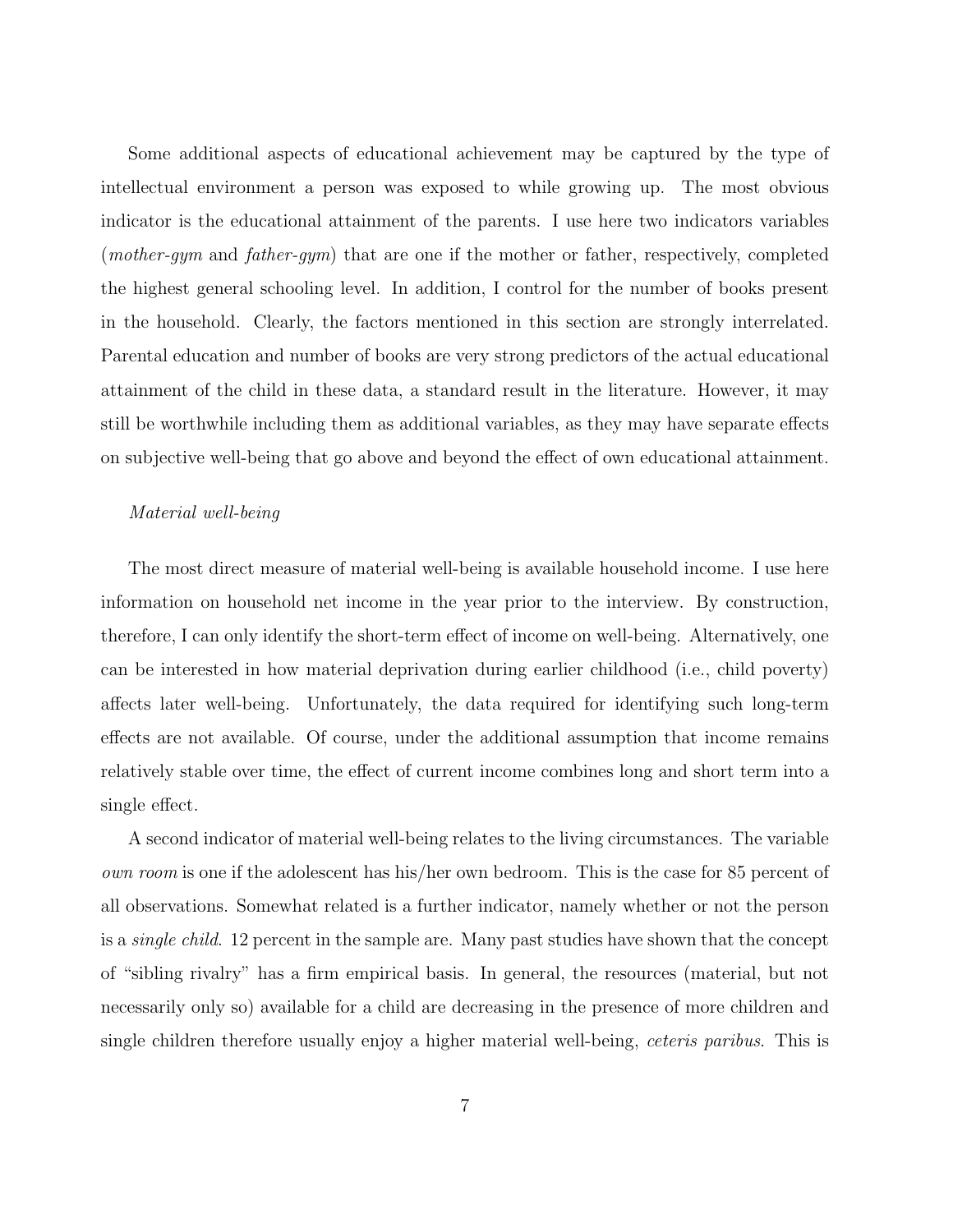not to say that being a single child cannot have also other consequences on child development that go beyond the purely material aspects.

#### Family structure

To what extent are disrupted family structures responsible for low well-being? The data offer two measures of family structure. The first one refers to the situation at the time of interview. The young respondents are asked whether s/he lives with both parents, with the mother only, with the father only, or with none of the parents. The last three possibilities are grouped together in a single variable non-intact family. We would expect that adolescents living in a non-intact family have a lower subjective well-being than others. In addition, all respondents provide retrospective information on the number of years spent in an intact family structure during the first 15 years of their life. From this information, I calculate the proportion of *non-intact years* among the first fifteen years of life, in percent. This variable measures how cumulative past disruptions affect current well-being.

## 3 Methods

The determinants of well-being are analysed using a simple cross-section ordered probit model. In such a model, the conditional expectation of an underlying latent variable  $y^*$  is modelled as a linear combination of the various regressors

$$
E(y^*|x_1,\ldots,x_k)=\beta_0+\beta_1x_1+\ldots+\beta_kx_k
$$

Under the additional assumption of standard normally distributed errors, the conditional expectation together with a set of threshold values defines a conditional probability model for the potential outcomes  $0, 1, \ldots, 10$ , and the model parameters are estimated by the method of maximum likelihood.

There are several ways to interpret the parameters of the model. One can compute marginal probability effects, i.e., the change in the probability  $\Delta P(Y = j), j = 0, 1, ..., 10$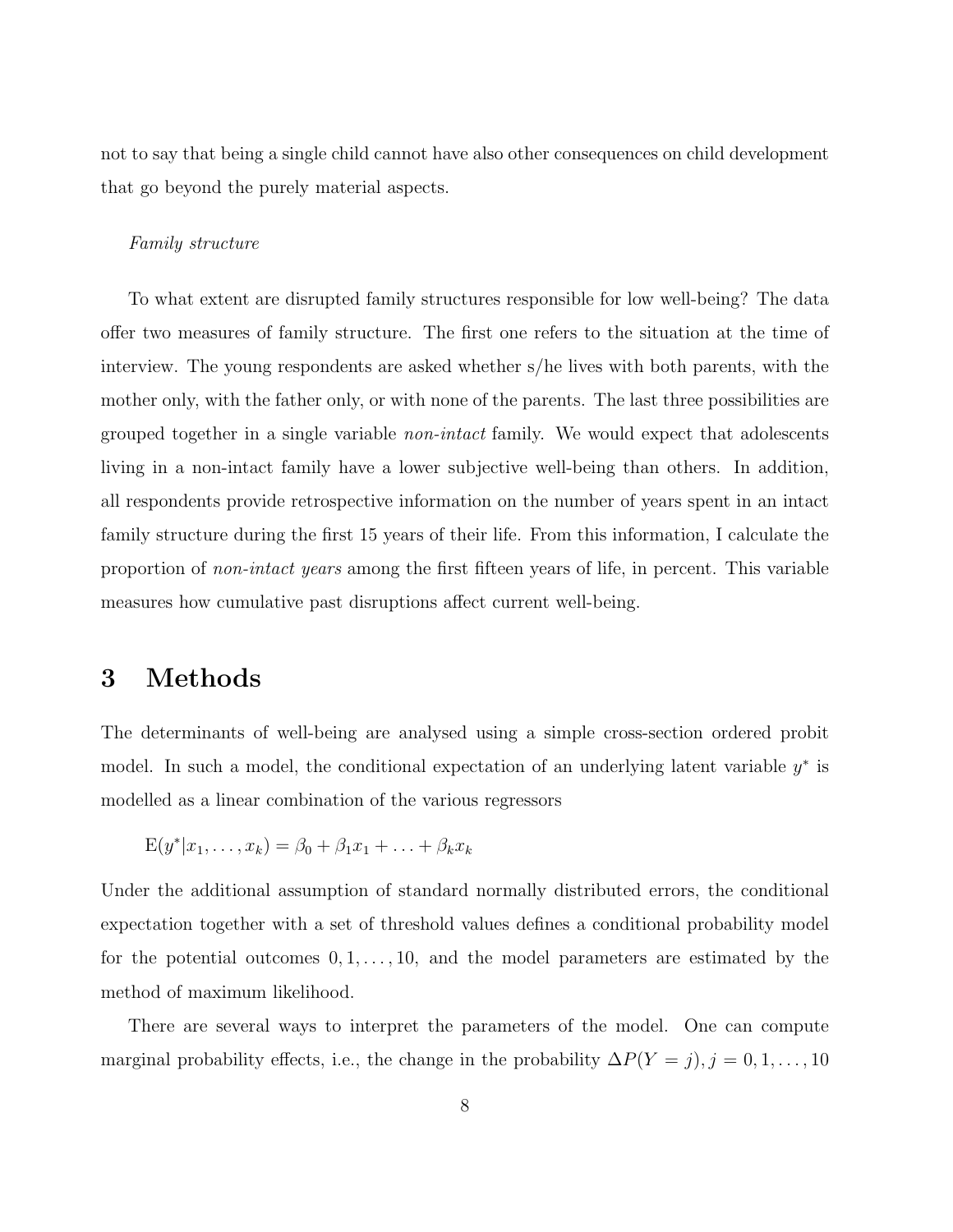associated with the change of given a regressor, in the case of dummy variables from 0 to 1, keeping everything else constant. Another simple way to assess what factors matter most is tracing out "iso well-being" contours. For example, if  $\beta_1 = \beta_2$  then an increase in  $x_1$  by one unit requires a decrease in  $x_2$  by equal amount to keep overall well-being constant.

When making such comparisons, one has to keep in mind that the two non-binary regressors, income and number of books, are measured on a logarithmic scale. This is in the spirit of logarithmic utility functions used elsewhere in economics. It implies decreasing marginal utility of income (or books). Specifically, proportional income changes are assumed to have a constant effect of income, i.e., for richer households larger absolute income changes are needed to obtain the same increase in well-being than are necessary for poorer households. For small income changes, the marginal effect of income on the latent well-being indicator is well approximated by  $\beta_{\text{inc}} \times \% \Delta income/100$ . For larger income changes, this approximation may be poor. The true marginal effect can be overestimated by quite a bit. For example, the effect of doubling of income is  $\beta_{\text{inc}} \times 0.69$ , rather than  $\beta_{\text{inc}}$  as suggested by the approximation. Of course, before considering the magnitudes of the diverse effects, one should test, and reject, the null hypothesis that the coefficients are zero.

### 4 Results

#### 4.1 Subjective Well-Being

Five different models were estimated. They differ in the number and type of regressors that are included. In the simplest model, the ordinal well-being indicator is regressed on a single variable, non-intact. In a second model, both non-intact and non-intact years, the cumulative past exposure to living in a non-intact family during the first fifteen years of life, in percent, are included. The remaining three regressions add successively more controls to assess how the specific effect of family structure changes in extended models where the potential of omitted variable bias is reduced.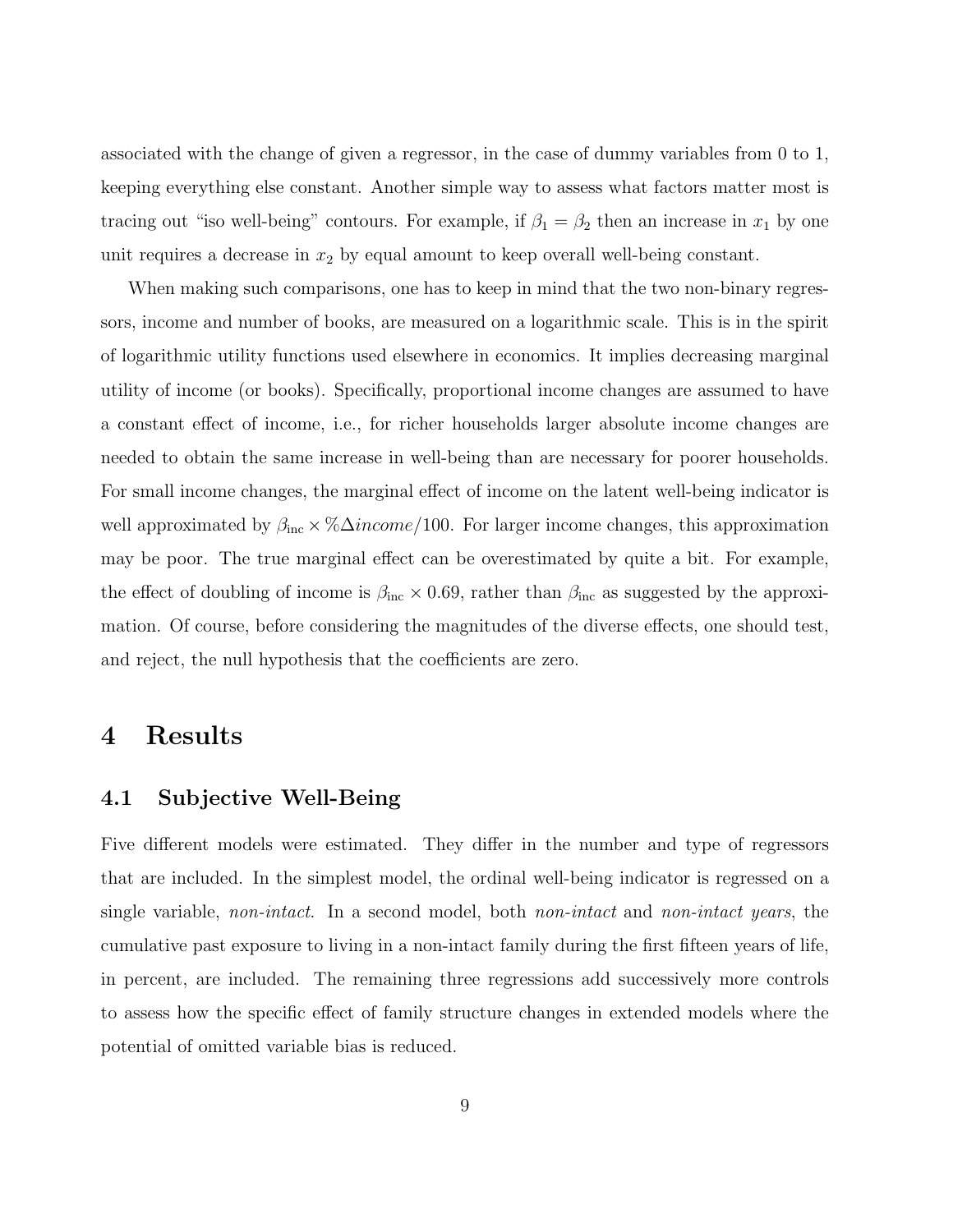

Figure 2: Parental Separation and Subjective Well-Being of Youths

The regression results are displayed in Table 2. In the first column, we see that the expected underlying latent well-being index is lower for adolescents living in non-intact families than in intact families. The point estimate is -0.258, and it is highly significant. The particular value has no interesting interpretation *per se*. To understand its quantitative meaning, one has to compute marginal probability effects, i.e.,  $\hat{P}(Y = j|non-intact = 1)$  –  $\widehat{P}(Y = j \mid non-intact = 0)$ . The predicted probabilites are shown in Figure 2. For example, living in an intact family increases the predicted probability of a "10" on the 0-10 scale by 3.6 percentage points. The predicted probability of low well-being (a response of 5 or below) increases by 5.3 percentage for those living in a non-intact family relative to those living in an intact family.

In the second column of Table 2, I add a second variable, namely the proportion of time spent in a non-intact family up to the age of 15. This variable captures the cumulative effect of past exposure to living in a non-intact family, rather than the current situation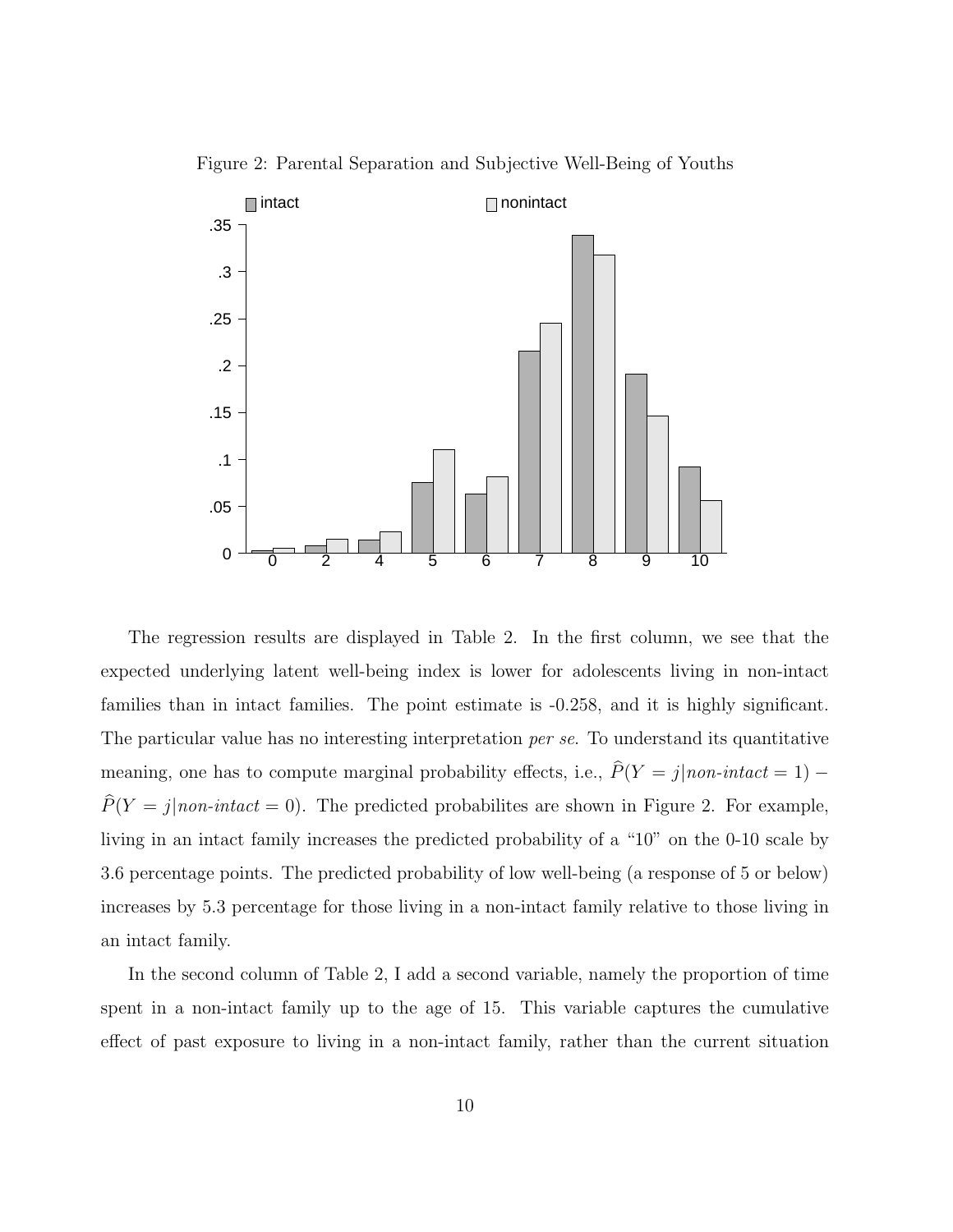that is described by the variable non-intact. A-priori, one might think that both variables have independent effects on well-being. And indeed, both estimated coefficients are negative. To make the coefficients comparable, consider a "worst-case" scenario of a youth who has lived in a non-intact family for all her life. The contribution to current well-being from past exposure is then  $-0.00146 \times 100$ , which is less than the  $-0.195$  coming from current status. Therefore, the present matters more than the past.

The two effects are jointly significant at the 5% level, as a likelihood ratio test shows. However, the two variables are closely correlated and the specific effects are estimated very imprecisely. For example, in only 12 cases have there been past incidences of non-intactness among youths who currently live with two parents. Also, 20 more observations are lost due to missing information on the duration variable. As a consequence, I decided to drop the duration variable from the further analysis and concentrate on the non-intact variable instead.

Starting from the preliminary conclusion, that there is indeed a negative association between non-intact family and well-being, I will now explore in more detail whether or not this association is spurious. To begin with, parental separation in most cases means lower income and reduced consumption levels. In the present data, family income in non-intact families is about 30 percent lower than family income in intact families. In model (3), I test whether non-intact has an independent effect on subjective well-being of youths, accounting for the confounding effect of material well-being, i.e., holding income and other aspects of material well-being constant. As a result of including these additional controls, the *non*intact coefficient drops by more than 20 perecent, and it is no longer statistically significant. The income variable is positive and significant, whereas the other indicators of material well-being, having an own room and being a single child, are insignificant.

The 4th model presented in Table 2 adds the set of variables capturing the general socioeconomic background. Interestingly, *german* (i.e., having german citizenship rather than being a foreigner) has a large negative effect on reported well-being. One speculative expla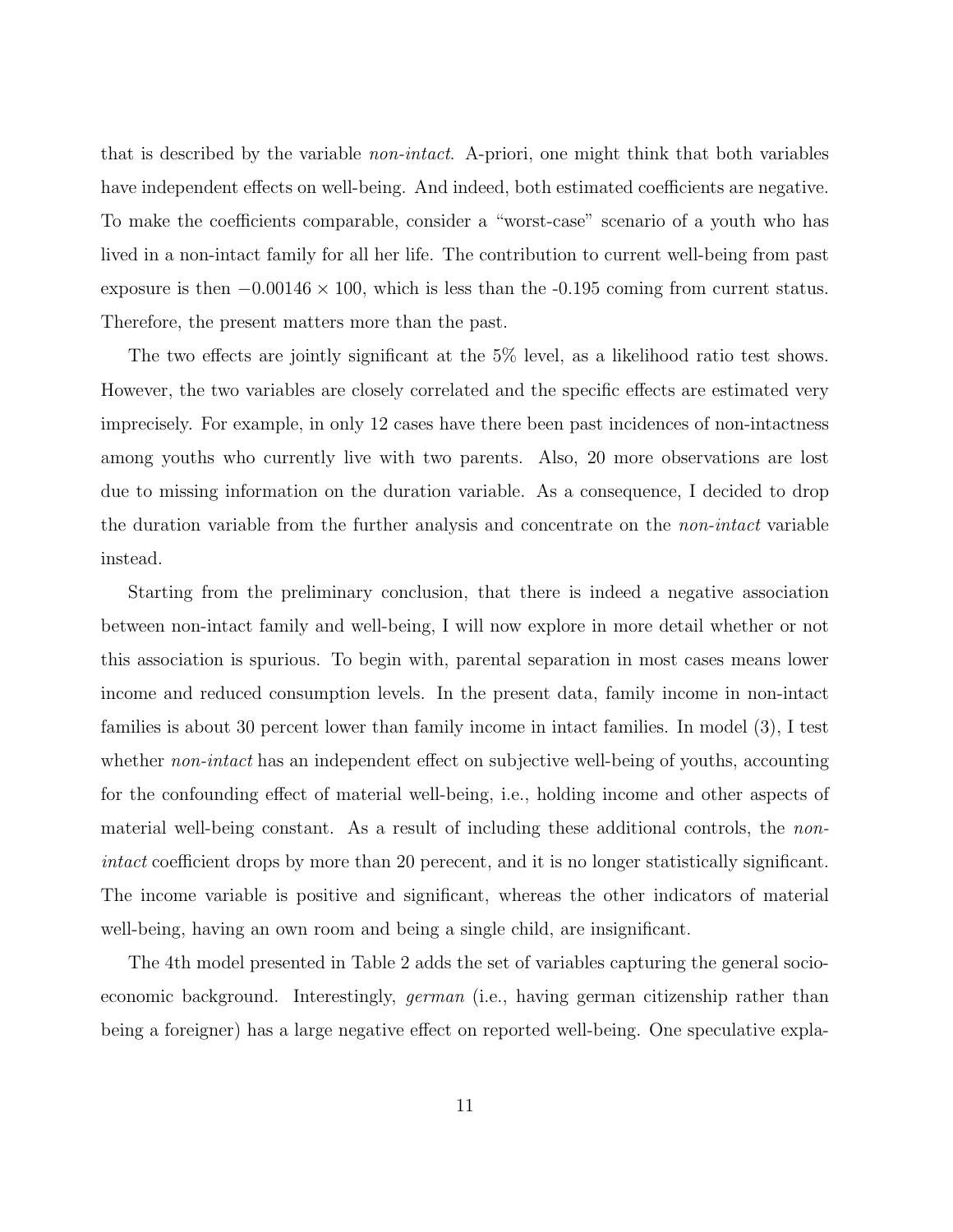nation is that this difference may express differences in expectations, which, if unfulfilled, lower subjective well-being. Youths living in the West are more satisfied with their lives than youths living in the East. Well-being is also significantly higher among those enrolled in school relative to those who are economically inactive. Finally, the 5th model in Table 2 adds variables related to schooling and scholastic aptitude. It turns out that neither the type of school visited, nor the parental education background matters for well-being. The only significant effect is observed for the variable *good student*. This variable, to recapitulate, is constructed from school grades, and it is one if a good grade is reported in at least two out of the three relevant subjects. Good students report significantly higher levels of well-being than others. This result is not too surprising, as being a good student should for example enhance self-esteem and thereby personality development.

In this most comprehensive model, the coefficient of *non-intact* has been reduced to -0.139, almost half of the unadjusted effect. It is not statistically significant from zero, and the point estimate is also small relative to other effects. Case in point is the variable good student which has an estimated effect of  $+0.308$ , more than twice as large in absolute terms. Based on this evidence, one can conclude that living in a non-intact family is relatively unimportant for subjective well-being of youths.

#### 4.2 Educational Attainment

Having found that there is no substantial negative effect of living in a non-intact family per-se, ceteris paribus, one may object that this is not the right question to ask. If, for example, non-intact family situations cause lower educational attainments, then one should include this effect when computing the overall cost of parental separation, and not "control" for it. Evidence on the link between educational attainment and living in a non-intact family is shown in Table 3, where two probit regressions of educational attainment are displayed. In the first model, the dependent variable describes whether or not the person attended Gymnasium, the highest level of secondary schooling in Germany. In the second model, the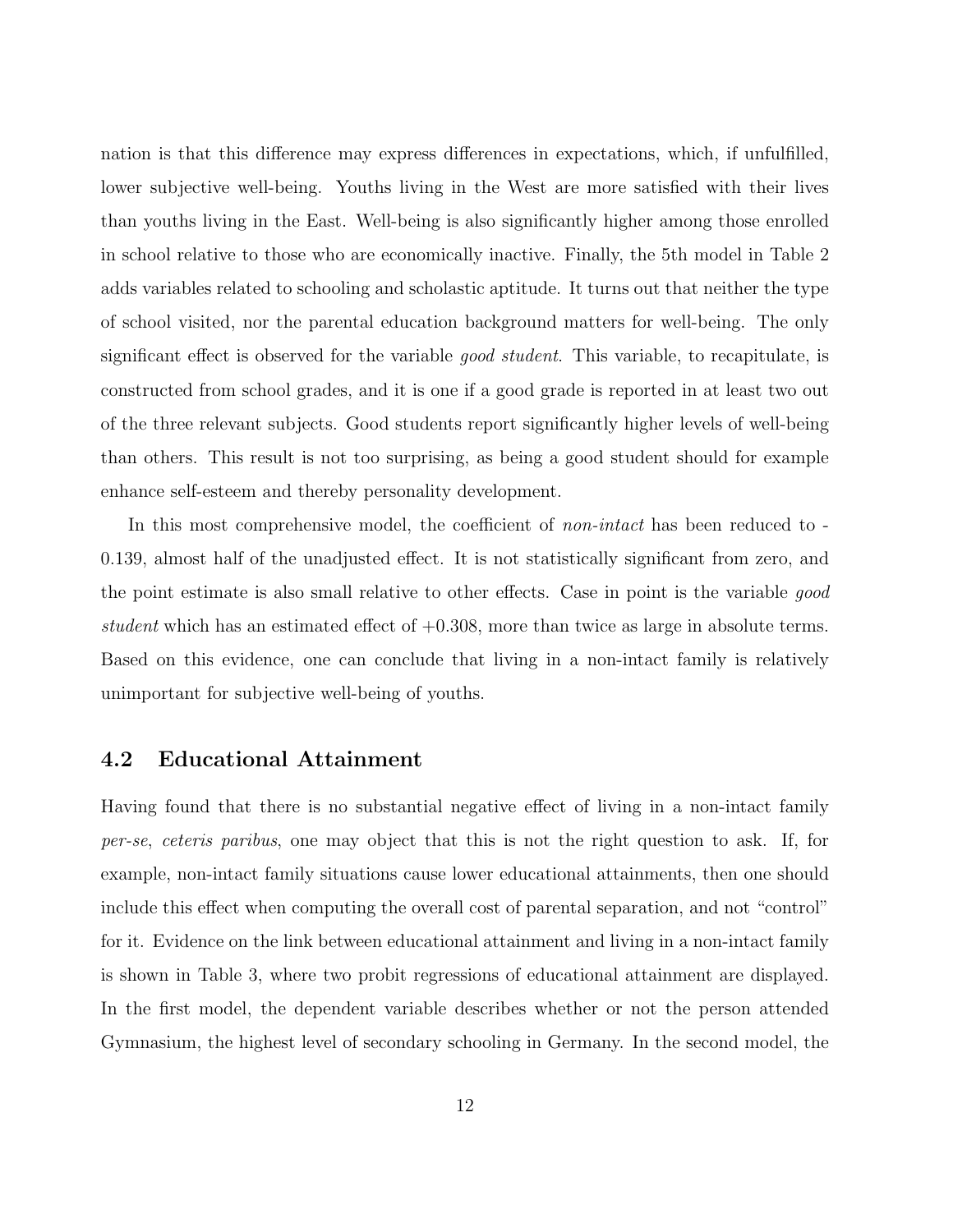dependent variable is one if the person is a good student and zero otherwise.

These results are of independent interest; being cross-section estimates with a single child observation per-family only, they do not control for unobservable family effects. However, they offer a richer set of controls than is available in many other studies. Reading down the first column of Table 3, we see that parental education, in particular the mother's education, is the quantitatively most important determinant for attending Gymnasium. Father's education and the number of books at home matter as well. Children growing up in a rural area, and in the West, are also less likely to attend Gymnasium, as are boys compared to girls. The effect of non-intact family is negative, and comparable in magnitude to being a boy, but much smaller than having a mother who attended Gymnasium herself.

There are some notable other differences between the determinants of schooling level and grades: the mother's education level and the place of childhood are unimportant for grades whereas they matter for the access to Gymnasium. Somewhat unclear is why having an own room at ones disposition reduces the probability of having good grades. Importantly, there is no significant effect of living in a non-intact family as far as being a good student is concerned. If one combines this result with the previous evidence – that well-being is higher for good students whereas school type visited has no effect on well-being – one is forced to conclude that the evidence speaks against a causal channel going from non-intact family via educational attainment to subjective well-being.

## 5 Conclusions

The main finding of this study is that living in a non-intact family has not the hypothesised large negative effect on child well-being. This conclusion rests on two pieces of evidence. First, the point estimate of *non-intact family* is statistically insignificant, i.e., the null hypothesis of no effect cannot be rejected. Admittedly, this is only weak evidence, as the probability of a type two error of not rejecting a false hypothesis is unknown. More important, therefore, is a second piece of evidence, namely the magnitude of the point estimate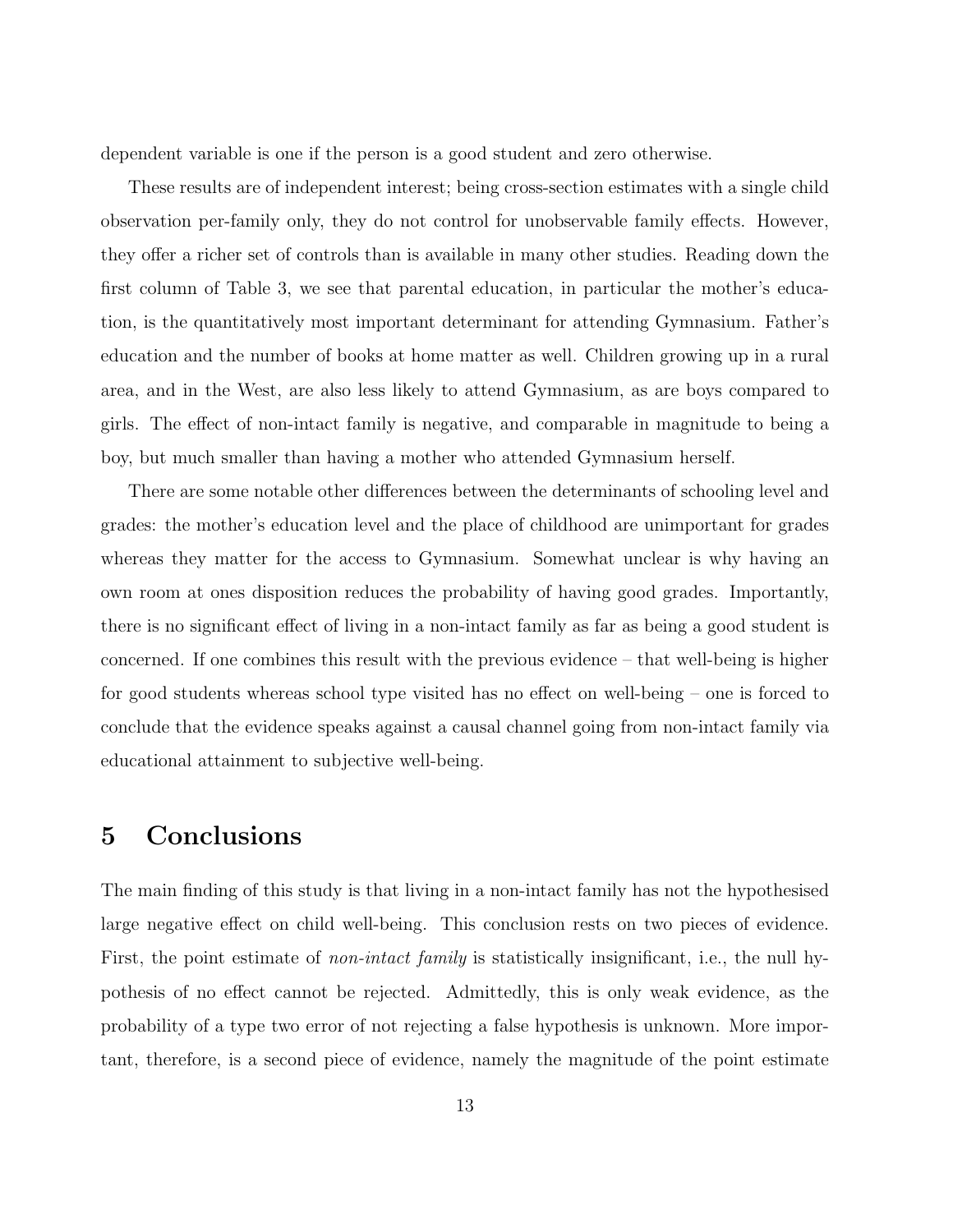compared with the magnitude of other estimates. Here, I find that other factors, such as living in the eastern part of Germany, being German, or being inactive have all much larger effects on well-being than living in a non-intact family.

Some issues of causality were discussed. The basic technique employed in this paper was to make youth in intact and non-intact families as similar as possible by including a large number of control variables. Still, there would be some problem of interpreting the effect of parental separation (if there was one), since there is a potential selection problem: marriages that eventually end in separation may already be unfavourable for child well-being long before it comes to that. Children may be worse off by suffering parental conflict than by a separation. However, in the present case, this objection is not relevant since I do not find a negative effect of separation on well-being, once I hold constant other determinants of well-being.

In fact, not finding an effect can be explained by a number of factors. First of all, there can be a habituation effect: people get used to everything, including living with a single parent only. Second, as mentioned before, some of the so-called "intact" families are likely to be disfunctional as well. In such cases, outright divorce might be preferable and improve the well-being of the child. In either case, it is not divorce per se that matters. In particular, this study provides no argument against the increasing adaptation of no-fault divorce legislation from the child well-being point of view.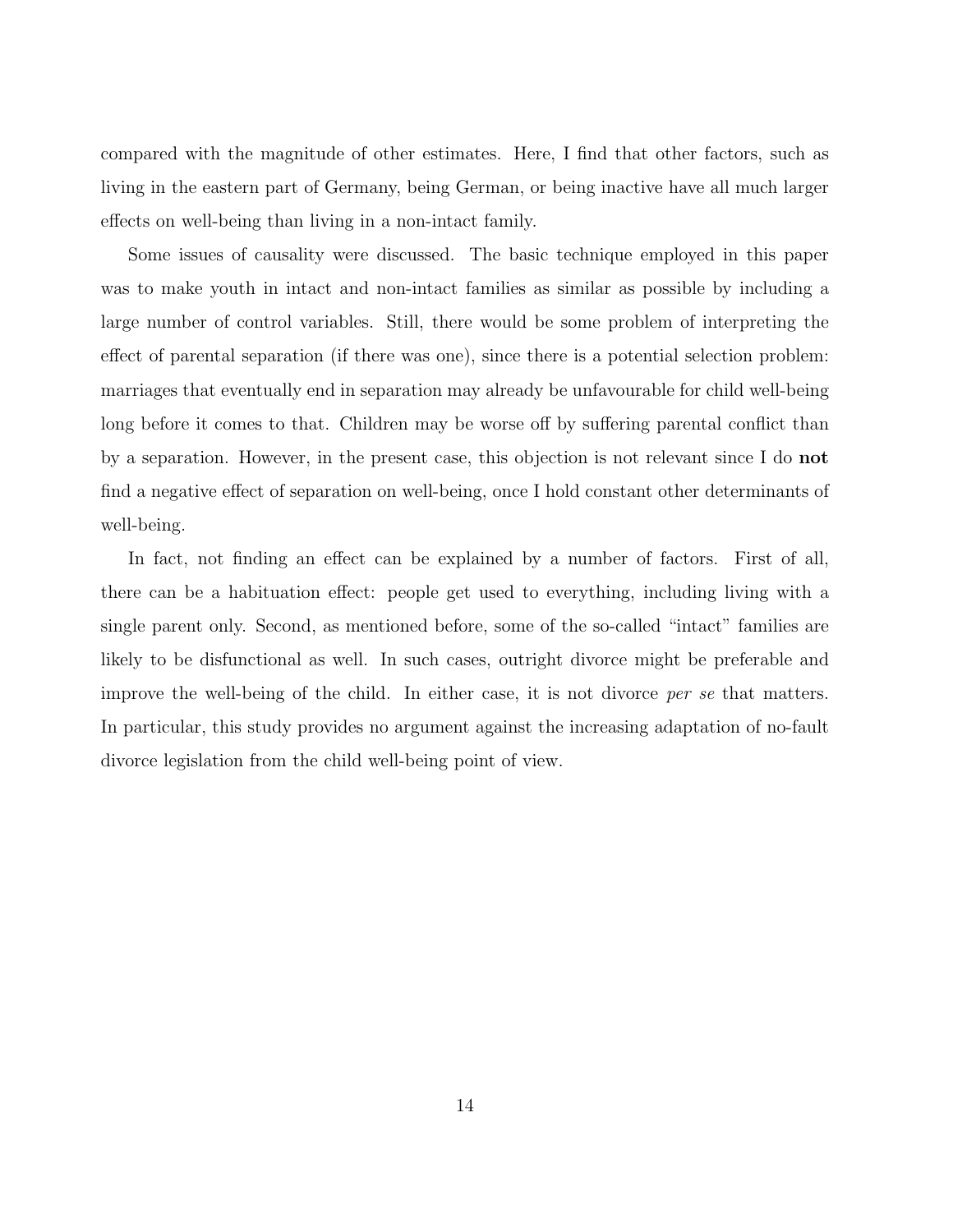## References

- Blanchflower, D. and A. Oswald (2003) Well-Being Over Time in Britain and the USA, Journal of Public Economics, forthcoming
- Björklund, A. and M. Sundström (2002) Parental Separation and Children's Educational Attainment: A Siblings Approach, IZA Discussion Paper No. 643
- Clark, A. (2002) Born to Be Mild: Cohort Effects in Subjective Well-Being, mimeo. CNRS and DELTA
- Clark, A., E. Diener, Y. Georgellis and R. Lucas (2003) Lags and Leads in Life Satisfaction: A Test of the Baseline Hypothesis" mimeo.
- Clark, A., Y. Georgellis and P. Sanfey (2001) Scarring: The Psychological Impact of Past Unemployment, Economica 68, 221-41
- Easterlin R. (2001) Income and Happiness: Towards an Unified Theory, Economic Journal
- Ermisch, J.F. and M. Francesconi (2001) Family matters: impacts of family background on educational attainments, Economica 68, 137-156.
- Frey, B.S. and A. Stutzer (2002) Happiness and Economics, Princeton University Press.
- Ginther, D.K. and R.A. Pollak (2000) Does family structure affect children's educational outcomes? Working Paper 2000-13a, Federal Reserve Bank of Atlanta.
- Haveman, R. and B. Wolfe (1995) The determinants of children's attainments: a review of methods and findings, Journal of Economic Literature, 33, 1829-1878.
- Jenkins, S. and C. Schluter (2002) The Effect of Family Income During Childhood on Later-Life Attainment: Evidence from Germany, IZA Discussion Paper No. 604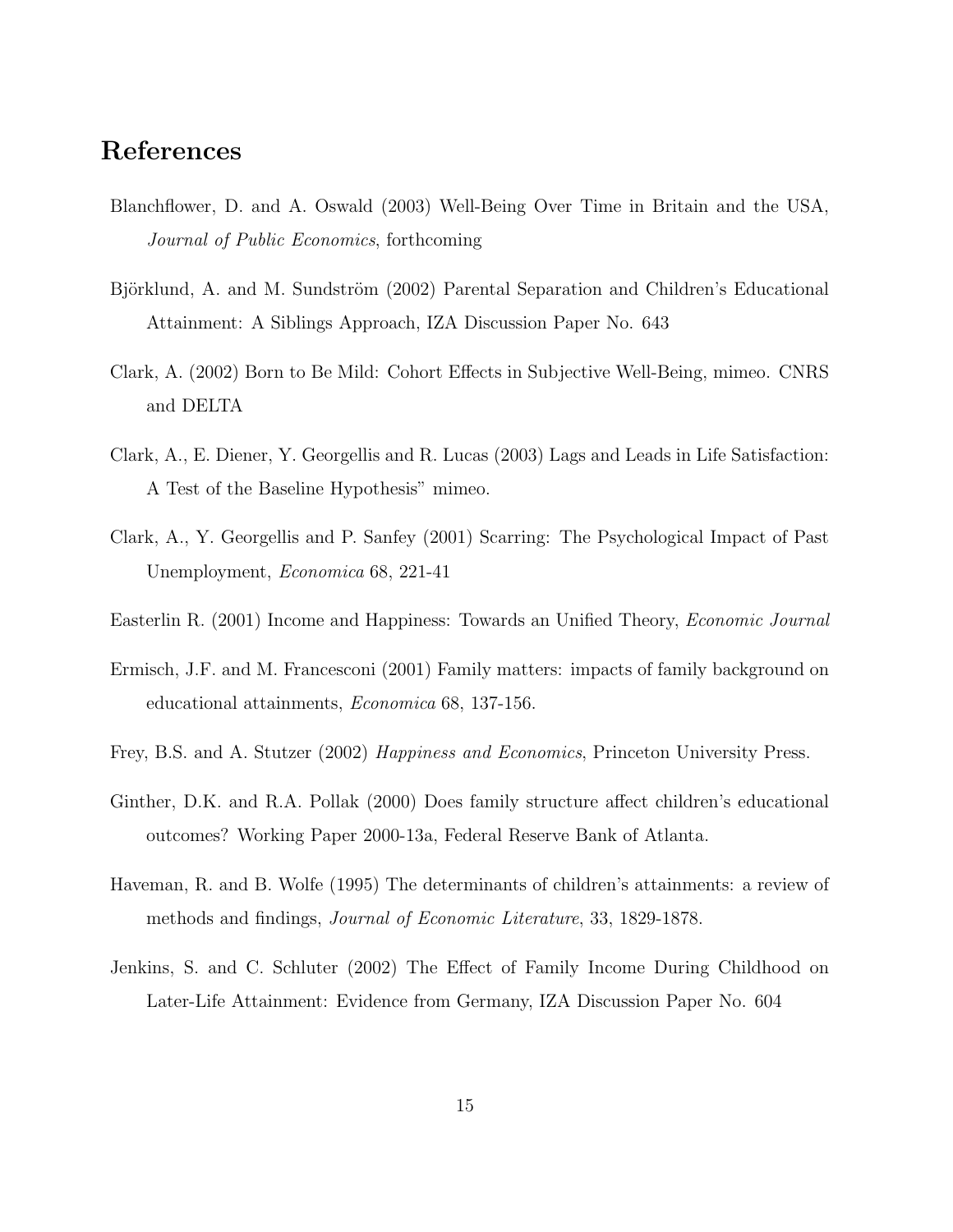- Jonsson, J.O. and M. Gähler (1997) Family dissolution, family reconstitution, and children's educational careers: Recent evidence for Sweden, Demography 34, 277-293.
- Winkelmann, L. and R. Winkelmann (1995) Happiness and Unemployment: a Panel Data Analysis for Germany, Konjunkturpolitik, 41(4), 293-307.
- Winkelmann, L. and R. Winkelmann (1998) Why are the unemployed so unhappy? Evidence from panel data, Economica, 65, 1-16.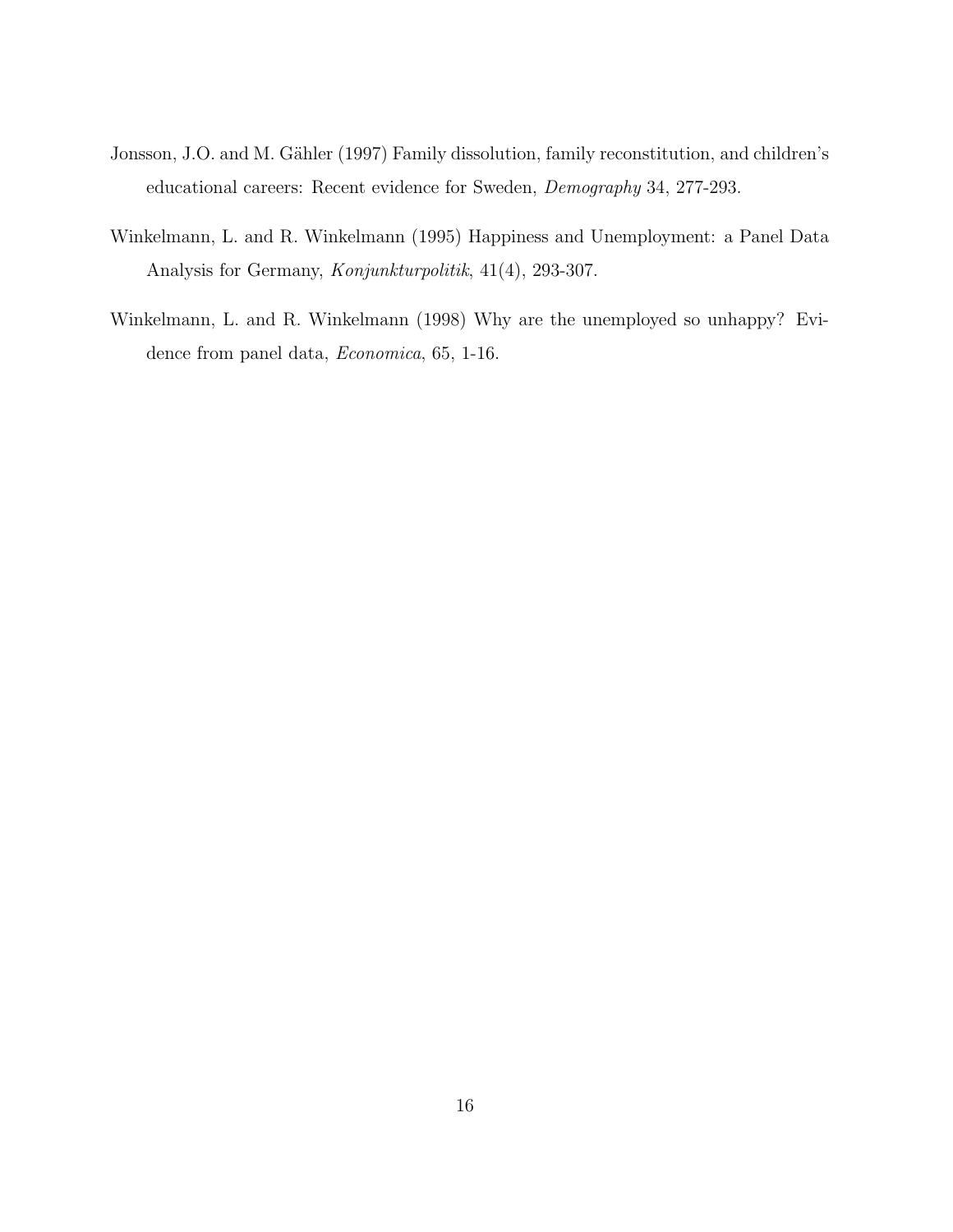| $1.50000$ if the contraction $(1.5000)$     |       | mean standard dev. |  |  |
|---------------------------------------------|-------|--------------------|--|--|
| happy                                       | 7.601 | 1.545              |  |  |
| non-intact family                           | 0.210 | 0.408              |  |  |
| <i>non-intact years</i> (in $\%$ )          | 49.9  | 27.6               |  |  |
| log income                                  | 8.504 | 0.419              |  |  |
| own room                                    | 0.850 | 0.357              |  |  |
| single child                                | 0.118 | 0.323              |  |  |
| male                                        | 0.493 | 0.500              |  |  |
| german                                      | 0.904 | 0.293              |  |  |
| west                                        | 0.684 | 0.465              |  |  |
| lives at home                               | 0.993 | 0.078              |  |  |
|                                             |       |                    |  |  |
| $current\ status\ (reference:\ inactive)$   |       |                    |  |  |
| school                                      | 0.689 | 0.463              |  |  |
| vocational training                         | 0.226 | 0.418              |  |  |
| work                                        | 0.028 | 0.165              |  |  |
|                                             |       |                    |  |  |
| region of childhood (reference: large city) |       |                    |  |  |
| mid-sized city                              | 0.190 | 0.393              |  |  |
| small city                                  | 0.257 | 0.437              |  |  |
| rural area                                  | 0.337 | 0.473              |  |  |
|                                             |       |                    |  |  |
| school degree (reference: none)             |       |                    |  |  |
| hauptschule                                 | 0.190 | 0.393              |  |  |
| realschule                                  | 0.368 | 0.482              |  |  |
| gymnasium                                   | 0.340 | 0.474              |  |  |
|                                             |       |                    |  |  |
| qood student                                | 0.318 | 0.466              |  |  |
| repeat                                      | 0.189 | 0.391              |  |  |
| father gymnasium                            | 0.146 | 0.354              |  |  |
| mother gymnasium                            | 0.092 | 0.289              |  |  |
| log number of books                         | 4.719 | 1.372              |  |  |
|                                             |       |                    |  |  |

Table 1: Descriptive Statistics (N=640)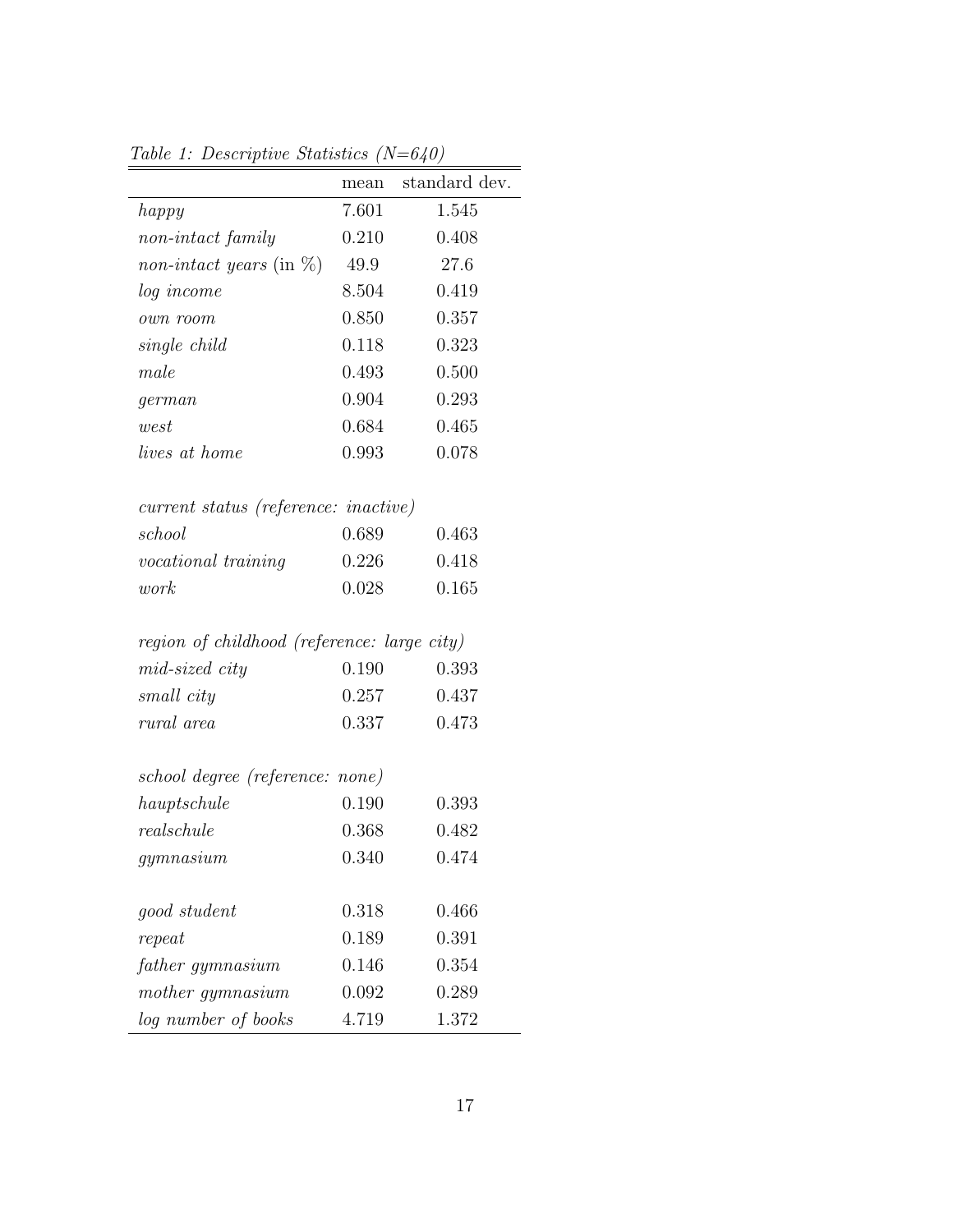| (2)<br>(3)<br>(1)<br>(4)<br>$-0.258**$<br>$-0.195$<br>$-0.188$<br>$-0.170$<br>non-intact family<br>(0.100)<br>(0.108)<br>(0.153)<br>(0.105)<br>$-0.001$<br><i>non-intact years</i> (in $\%$ )<br>(0.003)<br>$0.232*$<br>0.171<br>log income<br>(0.104)<br>(0.111)<br>$-0.168$<br>$-0.080$<br>own room<br>(0.116)<br>(0.125)<br>$-0.009$<br>0.048<br>single child<br>(0.128)<br>(0.130) | (5)<br>$-0.139$<br>(0.109)<br>0.194<br>(0.123)<br>$-0.042$<br>(0.129) |
|----------------------------------------------------------------------------------------------------------------------------------------------------------------------------------------------------------------------------------------------------------------------------------------------------------------------------------------------------------------------------------------|-----------------------------------------------------------------------|
|                                                                                                                                                                                                                                                                                                                                                                                        |                                                                       |
|                                                                                                                                                                                                                                                                                                                                                                                        |                                                                       |
|                                                                                                                                                                                                                                                                                                                                                                                        |                                                                       |
|                                                                                                                                                                                                                                                                                                                                                                                        |                                                                       |
|                                                                                                                                                                                                                                                                                                                                                                                        |                                                                       |
|                                                                                                                                                                                                                                                                                                                                                                                        |                                                                       |
|                                                                                                                                                                                                                                                                                                                                                                                        |                                                                       |
|                                                                                                                                                                                                                                                                                                                                                                                        |                                                                       |
|                                                                                                                                                                                                                                                                                                                                                                                        |                                                                       |
|                                                                                                                                                                                                                                                                                                                                                                                        | 0.037                                                                 |
|                                                                                                                                                                                                                                                                                                                                                                                        | (0.130)                                                               |
| $-0.022$<br>male                                                                                                                                                                                                                                                                                                                                                                       | 0.058                                                                 |
| (0.083)                                                                                                                                                                                                                                                                                                                                                                                | (0.086)                                                               |
| $-0.389*$<br>german                                                                                                                                                                                                                                                                                                                                                                    | $-0.351*$                                                             |
| (0.155)                                                                                                                                                                                                                                                                                                                                                                                | (0.160)                                                               |
| $0.213*$<br>west                                                                                                                                                                                                                                                                                                                                                                       | $0.285**$                                                             |
| (0.095)                                                                                                                                                                                                                                                                                                                                                                                | (0.099)                                                               |
| $0.375*$<br>school                                                                                                                                                                                                                                                                                                                                                                     | 0.322                                                                 |
| (0.183)                                                                                                                                                                                                                                                                                                                                                                                | (0.189)                                                               |
| 0.286<br>vocational training                                                                                                                                                                                                                                                                                                                                                           | 0.217                                                                 |
| (0.195)                                                                                                                                                                                                                                                                                                                                                                                | (0.199)                                                               |
| 0.346<br>work                                                                                                                                                                                                                                                                                                                                                                          | 0.288                                                                 |
| (0.300)                                                                                                                                                                                                                                                                                                                                                                                | (0.304)                                                               |
| 0.055<br>lives at home                                                                                                                                                                                                                                                                                                                                                                 | 0.128                                                                 |
| (0.528)                                                                                                                                                                                                                                                                                                                                                                                | (0.529)                                                               |

Table 2: Ordered Probit Results for Well-Being of Youth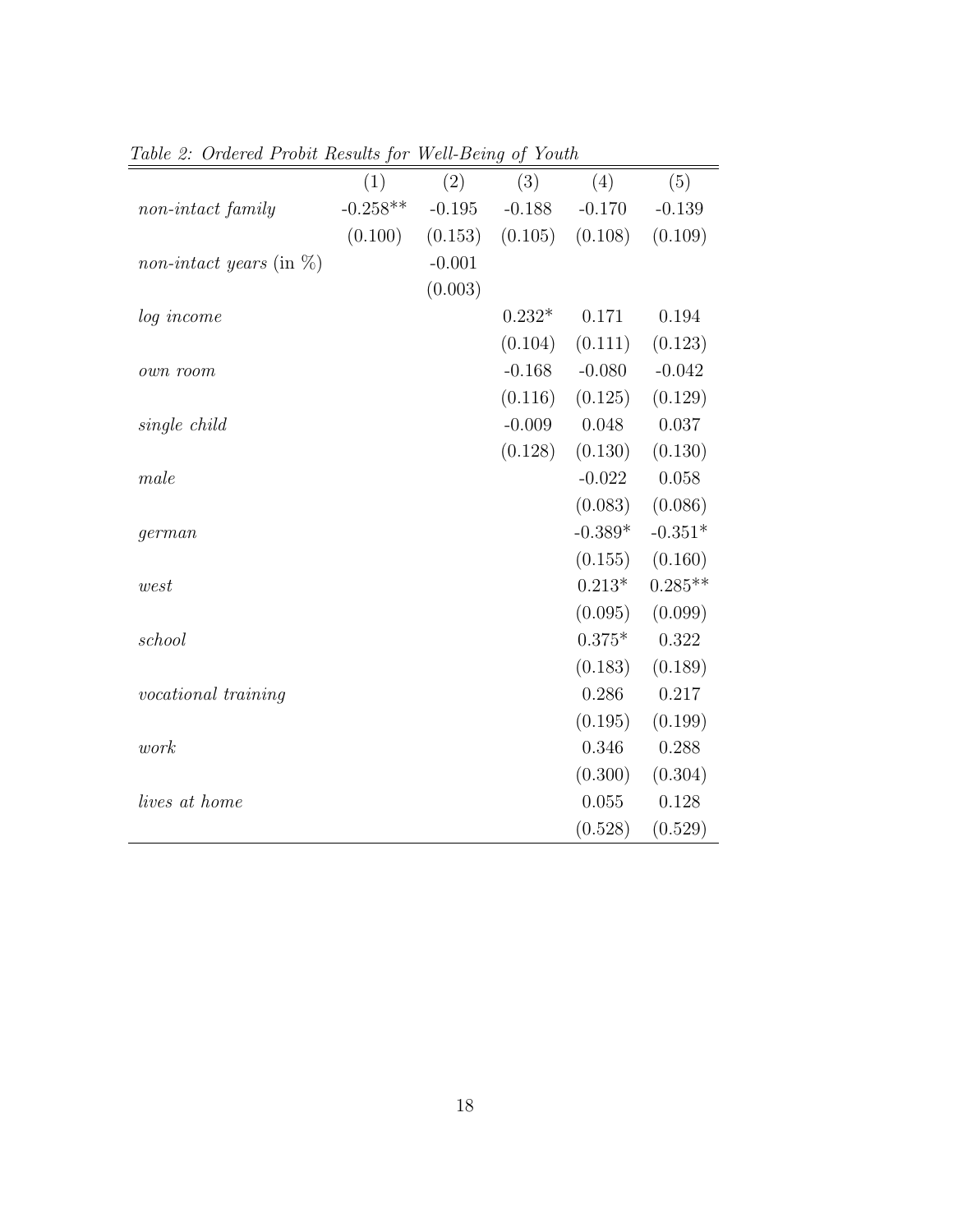Table 2: continued

|                         | (1)       | (2)       | (3)       | (4)       | (5)       |
|-------------------------|-----------|-----------|-----------|-----------|-----------|
| mid-sized city          |           |           |           | 0.013     | 0.007     |
|                         |           |           |           | (0.129)   | (0.130)   |
| small city              |           |           |           | 0.003     | 0.022     |
|                         |           |           |           | (0.121)   | (0.122)   |
| rural area              |           |           |           | 0.082     | 0.051     |
|                         |           |           |           | (0.116)   | (0.118)   |
| hauptschule             |           |           |           |           | 0.088     |
|                         |           |           |           |           | (0.170)   |
| realschule              |           |           |           |           | 0.269     |
|                         |           |           |           |           | (0.148)   |
| gymnasium               |           |           |           |           | 0.193     |
|                         |           |           |           |           | (0.158)   |
| good student            |           |           |           |           | $0.308**$ |
|                         |           |           |           |           | (0.095)   |
| repeat                  |           |           |           |           | $-0.023$  |
|                         |           |           |           |           | (0.114)   |
| father gymnasium        |           |           |           |           | $-0.153$  |
|                         |           |           |           |           | (0.134)   |
| mother gymnasium        |           |           |           |           | $-0.083$  |
|                         |           |           |           |           | (0.167)   |
| log number of books     |           |           |           |           | $-0.013$  |
|                         |           |           |           |           | (0.036)   |
| <i>Observations</i>     | 640       | 620       | 640       | 640       | 640       |
| $Log\text{-}likelihood$ | $-1105.8$ | $-1069.9$ | $-1102.5$ | $-1092.5$ | $-1084.0$ |

Source: German Socio-economic Panel, 2000 and 2001.

Standard errors in parentheses.

 $^{\ast}$  significant at the 5% level;  $^{\ast\ast}$  significant at the 1% level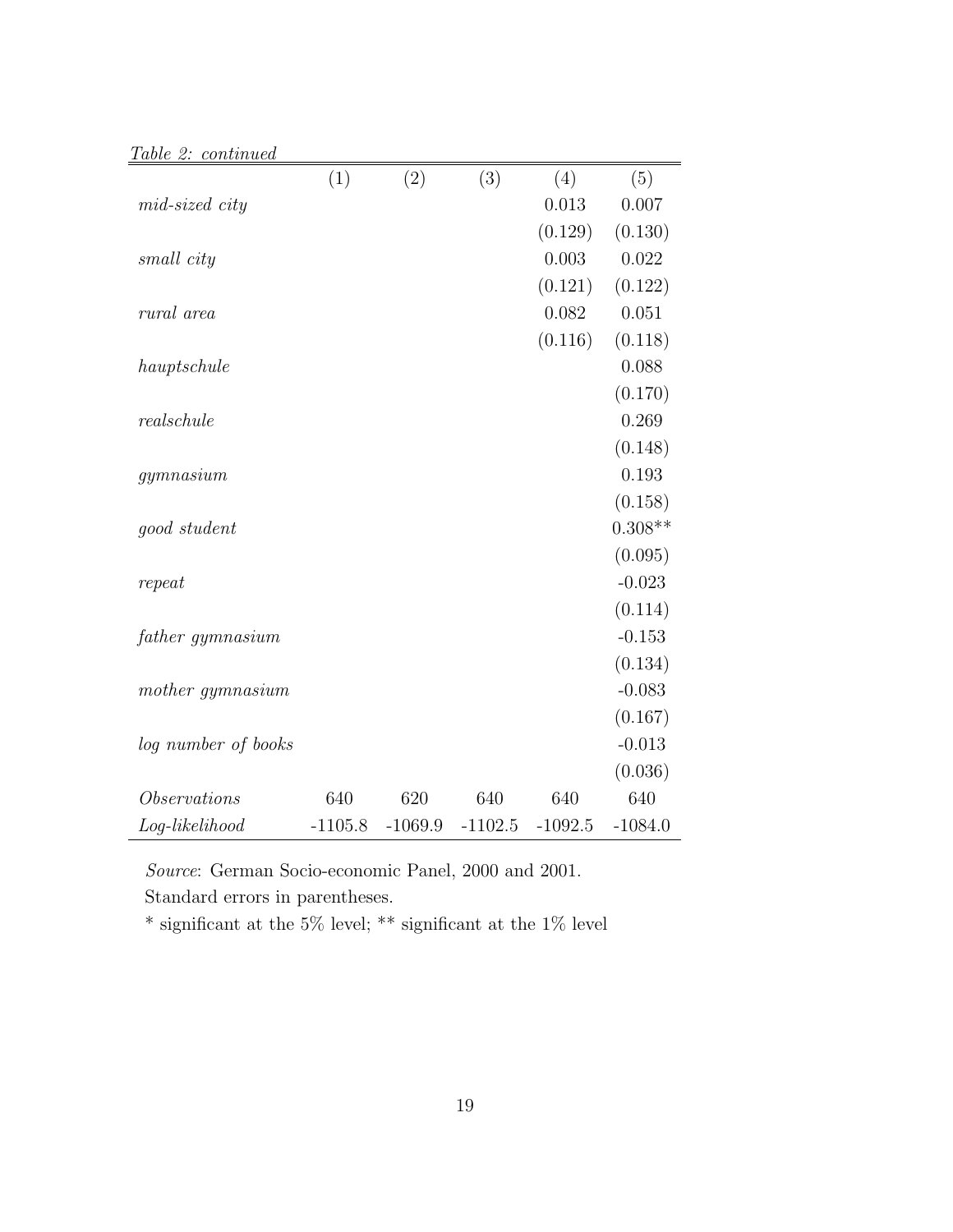|                     | Gymnasium  | Good Student |
|---------------------|------------|--------------|
| non-intact family   | $-0.459**$ | $-0.201$     |
|                     | (0.158)    | (0.147)      |
| log income          | 0.251      | 0.183        |
|                     | (0.165)    | (0.162)      |
| own room            | 0.338      | $-0.541**$   |
|                     | (0.183)    | (0.162)      |
| single              | 0.056      | $-0.062$     |
|                     | (0.174)    | (0.173)      |
| male                | $-0.453**$ | $-0.531**$   |
|                     | (0.114)    | (0.110)      |
| german              | $-0.076$   | $-0.161$     |
|                     | (0.219)    | (0.211)      |
| west                | $-0.340**$ | $-0.425**$   |
|                     | (0.129)    | (0.125)      |
| mid-sized city      | $-0.176$   | 0.001        |
|                     | (0.178)    | (0.170)      |
| small city          | $-0.206$   | $-0.171$     |
|                     | (0.166)    | (0.163)      |
| rural area          | $-0.370*$  | 0.149        |
|                     | (0.159)    | (0.153)      |
| father gymnasium    | $0.463**$  | $0.440**$    |
|                     | (0.174)    | (0.170)      |
| mother gymnasium    | $0.950**$  | 0.036        |
|                     | (0.231)    | (0.211)      |
| log number of books | $0.203**$  | $0.144**$    |
|                     | (0.050)    | (0.047)      |
| constant            | $-3.178*$  | $-1.627$     |
|                     | (1.332)    | (1.310)      |
| $\it observations$  | 640        | 640          |

Table 3: Probit Results for Educational Attainment